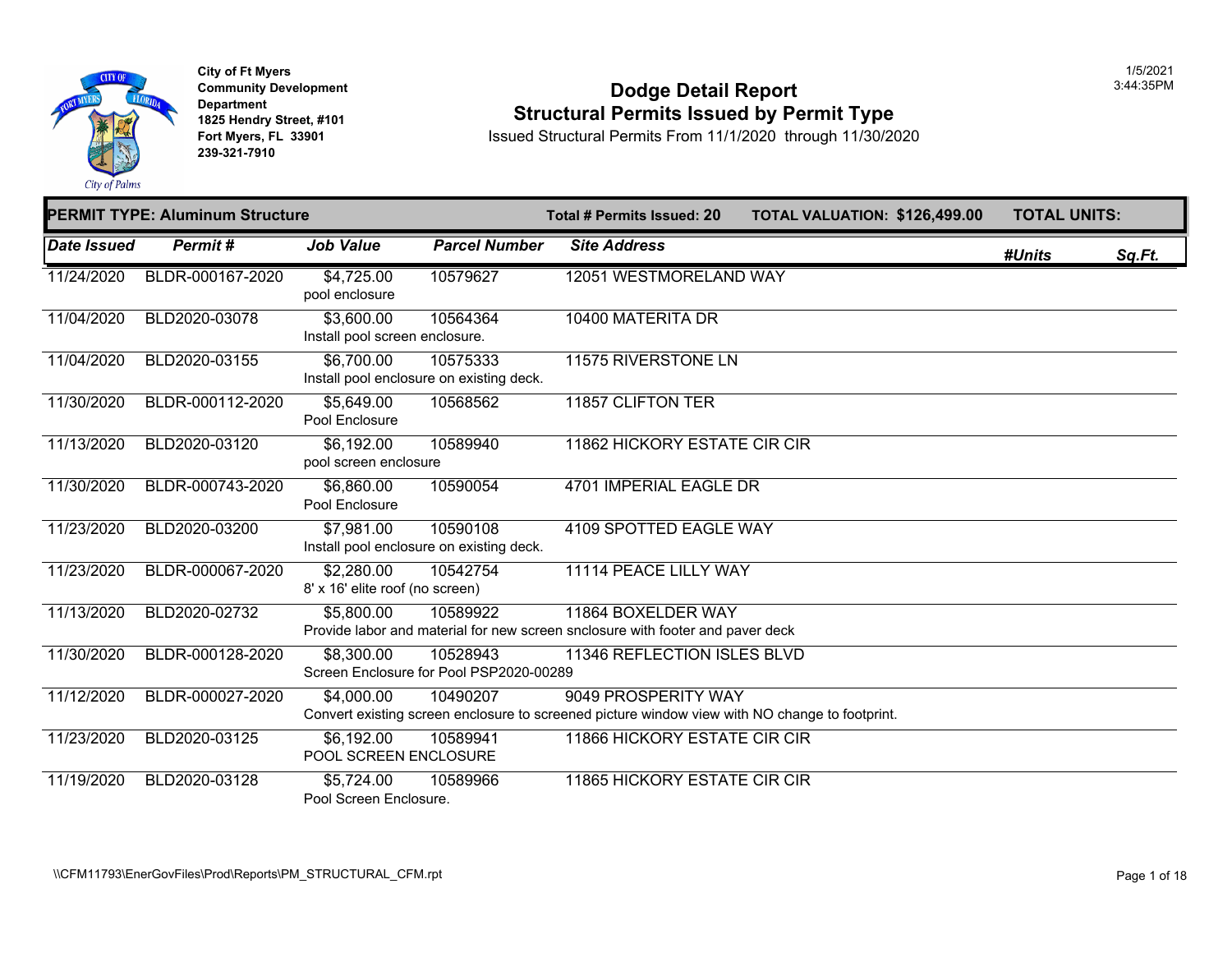

### **Community Development 13:44:39PM**<br>
Dodge Detail Report<br> **Community Development 18:44:39PM**<br> **Structural Permits Issued by Permit Type 1825 Hendry Street, #101**<br>1825 Hendry Street, #101 **Structural Permits Issued by Permit Type**<br>11/1/2020 through 11/30/20<br>13/2020 Fort Myers, FL 33901

**Issued Structural Permits From 11/1/2020 through 11/30/2020** 

| 11/04/2020 | BLD2020-03154 | \$8,486.00                   | 10575432<br>Install pool enclosure on existing deck. | 10052 SPICEBUSH LN                                                                 |
|------------|---------------|------------------------------|------------------------------------------------------|------------------------------------------------------------------------------------|
| 11/09/2020 | BLD2020-03208 | \$5,859.00<br>Pool Enclosure | 10584800                                             | 11310 TIVERTON TRCE                                                                |
| 11/17/2020 | BLD2020-03210 | \$1,600.00                   | 10563907                                             | 10996 ESTEBAN DR                                                                   |
|            |               |                              |                                                      | Add 25ft picture window ONLY to existing pool screen enclosure.                    |
| 11/30/2020 | BLD2020-03209 | \$7,392.00                   | 10591183                                             | 11436 TIVERTON TRCE                                                                |
|            |               | Pool Enclosure               |                                                      |                                                                                    |
| 11/23/2020 | BLD2020-03085 | \$13,000.00                  | 10574827                                             | 10578 PRATO DR                                                                     |
|            |               |                              |                                                      | 15x34 lanai extension with 2cm pavers over concrete sub deck and screen enclosure. |
| 11/04/2020 | BLD2020-03073 | \$4,159.00                   | 10580345                                             | 12034 LAKEWOOD PRESERVE PL                                                         |
|            |               |                              | Install screen enclosure on existing deck.           |                                                                                    |
| 11/03/2020 | BLD2020-01991 | \$12,000.00                  | 10584763                                             | 11296 THURSTON CHASE                                                               |
|            |               |                              | New screen enclosure for pool protection             |                                                                                    |

|             | <b>IPERMIT TYPE: Aluminum Structure w/ Slab Addition</b> |                                                     |                      | Total # Permits Issued: 4 | <b>TOTAL VALUATION: \$37,110.00</b>  | <b>TOTAL UNITS:</b> |        |
|-------------|----------------------------------------------------------|-----------------------------------------------------|----------------------|---------------------------|--------------------------------------|---------------------|--------|
| Date Issued | Permit#                                                  | <b>Job Value</b>                                    | <b>Parcel Number</b> | <b>Site Address</b>       |                                      | #Units              | Sq.Ft. |
| 11/25/2020  | BLDR-000050-2020                                         | \$6,500.00<br>New screen enclosure on new footer    | 10581262             | 3122 BIRCHIN LN           |                                      |                     |        |
| 11/16/2020  | BLDR-000190-2020                                         | \$14,000.00<br>elite roof sreen enclosure           | 10593549             | 101 LUCILLE AVE           |                                      |                     |        |
| 11/24/2020  | BLDR-000332-2020                                         | \$8,610.00                                          | 10584821             | 11401 BATTERSEA PL        |                                      |                     |        |
| 11/03/2020  | BLDR-000165-2020                                         | \$8,000.00<br>install concrete slab with alum porch | 10175404             | 2227 CARRELL RD           |                                      |                     |        |
|             | <b>PERMIT TYPE: Commercial Interior Build Out</b>        |                                                     |                      | Total # Permits Issued: 1 | <b>TOTAL VALUATION: \$468,600.00</b> | <b>TOTAL UNITS:</b> |        |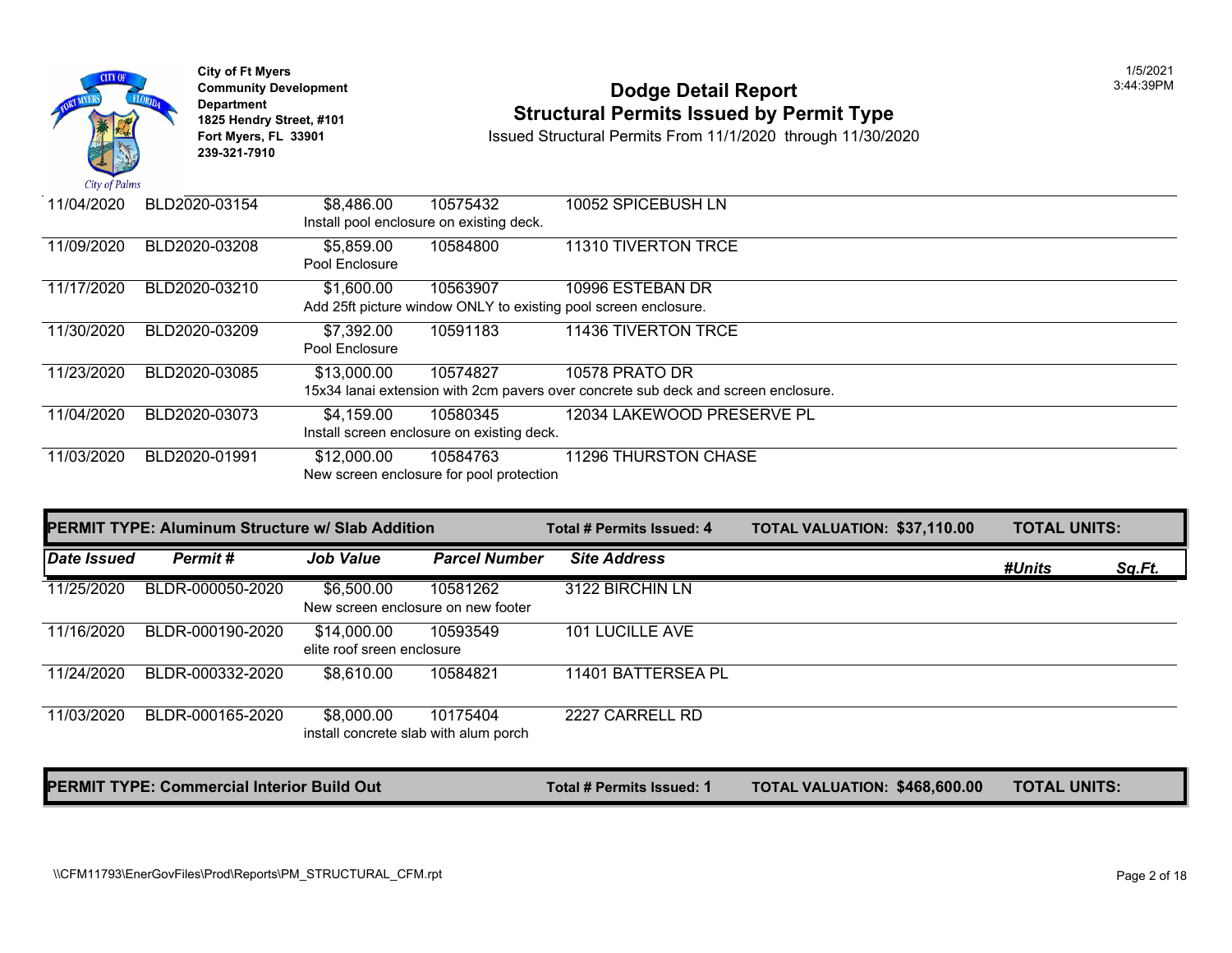

# City of Ft Myers<br>
Community Development<br>
Dodge Detail Report<br>
1825 Hendry Street, #101<br>
1825 Hendry Street, #101 **1825 Hendry Street, #101**<br>1825 Hendry Street, #101 **1825 Hendry Structural Permits Issued by Permit Type**<br>11/1/2020 through 11/30/20 Fort Myers, FL 33901

**Fort Myster Structural Permits From 11/1/2020 through 11/30/2020** 

| Date Issued | Permit #      | <b>Job Value</b> | <b>Parcel Number</b> | <b>Site Address</b>                                                                                          |
|-------------|---------------|------------------|----------------------|--------------------------------------------------------------------------------------------------------------|
| 11/04/2020  | BLD2020-02679 | \$468,600.00     | 10499579             | 10610 COLONIAL BLVD                                                                                          |
|             |               |                  |                      | The scope of work consists of a tenant build-out within an existing shell building located in Fort Myers, FL |

| <b>PERMIT TYPE: Commercial New Construction</b> |               |                  | Total # Permits Issued: 2                                        | <b>TOTAL VALUATION: \$11,822</b> |  |  |
|-------------------------------------------------|---------------|------------------|------------------------------------------------------------------|----------------------------------|--|--|
| <b>Date Issued</b>                              | Permit #      | <b>Job Value</b> | <b>Parcel Number</b>                                             | <b>Site Address</b>              |  |  |
| 11/12/2020                                      | BLD2019-03319 | 1,747,185.00     | 10171937<br>new construction of 4 story hotel Threshold Building | 2151 JOHNSON ST                  |  |  |
| 11/23/2020                                      | BLD2019-01284 | \$75,000.00      | 10254505<br>Construction of Maintenance Building.                | 3675 SCHOOLHOUSE RD              |  |  |

|             | <b>PERMIT TYPE: Commercial Renovation</b> |                  |                                                         | Total # Permits Issued: 11                                                                                                                                                                                          | <b>TOTAL VALUATION: \$3,836,5</b> |  |
|-------------|-------------------------------------------|------------------|---------------------------------------------------------|---------------------------------------------------------------------------------------------------------------------------------------------------------------------------------------------------------------------|-----------------------------------|--|
| Date Issued | Permit#                                   | <b>Job Value</b> | <b>Parcel Number</b>                                    | <b>Site Address</b>                                                                                                                                                                                                 |                                   |  |
| 11/04/2020  | BLD2020-01334                             | 1,664,724.00     | 10162432                                                | 2115 DR MARTIN LUTHER KING JR BLVD<br>New acoustical grid ceilings, light fixtures, HVAC grilles & selective plumbing replacement.                                                                                  |                                   |  |
| 11/23/2020  | BLDC-000223-2020                          | \$50,000.00      | 10555334<br>INTERIOR ALTERATION IN A MULTI TENANT SHELL | 9345 BEN C PRATT SIX MILE CYPRESS PKWY #145                                                                                                                                                                         |                                   |  |
| 11/23/2020  | BLD2020-02456                             | \$464,900.00     | 10254311                                                | 3540 CANAL ST<br>Remove office space that extends beyond the metal bldg envelope, construct new office space, install 1 r<br>existing warehouse as per plans, remove existing site surface and install new surface. |                                   |  |
| 11/20/2020  | BLD2020-02928                             | 1.100.000.00     | 10580997                                                | 3745 BROADWAY<br>Full interior Ground Floor renovation with new exterior doors, windows & Canopy                                                                                                                    |                                   |  |
| 11/03/2020  | BLD2020-02221                             | \$6,000.00       | 10173179                                                | 2274 FOWLER ST<br>ADD GARAGE DOOR TO SIDE OF BUILDING ADD 2 INTERIOR OFFICES COD2020-00245                                                                                                                          |                                   |  |
| 11/12/2020  | BLD2020-02888                             | \$30,000.00      | 10555334                                                | 9345 BEN C PRATT SIX MILE CYPRESS PKWY #130<br><b>INTERIOR ALTERATION IN A MULTI TENANT SHELL Gray Shell No Restrooms</b>                                                                                           |                                   |  |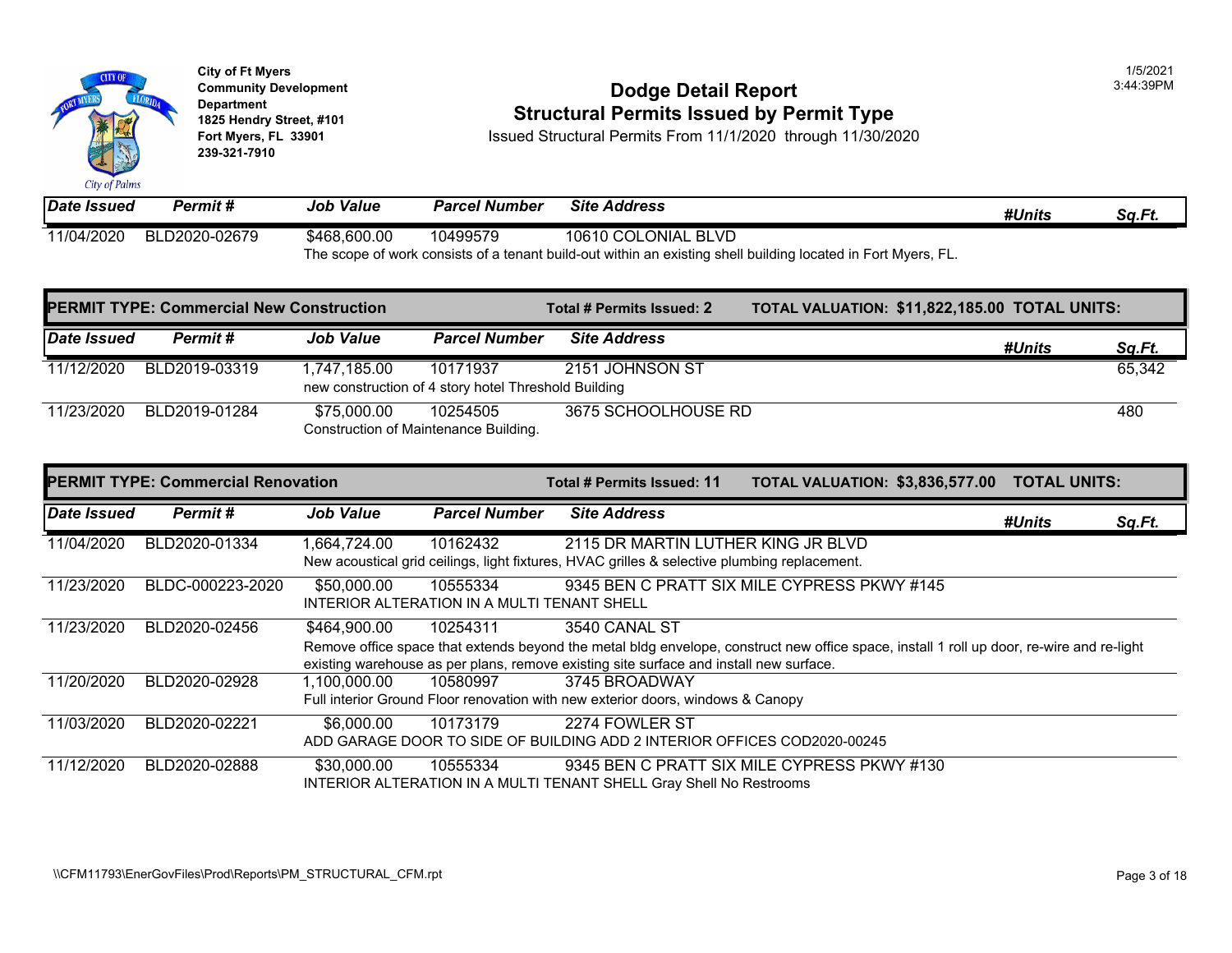

| <b>PERMIT TYPE: Concrete Slab</b> |               |                  |                                                | Total # Permits Issued: 1 | <b>TOTAL VALUATION: \$1,000.0</b> |
|-----------------------------------|---------------|------------------|------------------------------------------------|---------------------------|-----------------------------------|
| Date Issued                       | Permit #      | <b>Job Value</b> | <b>Parcel Number</b>                           | <b>Site Address</b>       |                                   |
| 11/09/2020                        | BLD2020-02458 | \$1,000.00       | 10247542<br>Pouring concrete pad COD2020-04001 | 4817 NOTTINGHAM DR        |                                   |

|             | <b>PERMIT TYPE: Demolition - Entire Structure</b> |                                           | Total # Permits Issued: 3 | <b>TOTAL VALUATION: \$12,170</b>                                                |  |
|-------------|---------------------------------------------------|-------------------------------------------|---------------------------|---------------------------------------------------------------------------------|--|
| Date Issued | Permit #                                          | <b>Job Value</b>                          | <b>Parcel Number</b>      | <b>Site Address</b>                                                             |  |
| 11/13/2020  | BLD2020-01351                                     | \$600.00<br>Tore down the garage and shed | 10250036                  | 147 CLOTILDE AVE                                                                |  |
| 11/10/2020  | BLD2020-03052                                     | \$10,970.00                               | 10183554                  | 3932 HAROLD AVE<br>Demolish and haul away entire house, pool, deck and driveway |  |
| 11/03/2020  | BLD2020-02945                                     | \$600.00<br>Remove Shed                   | 10246230                  | 854 MARSH AVE                                                                   |  |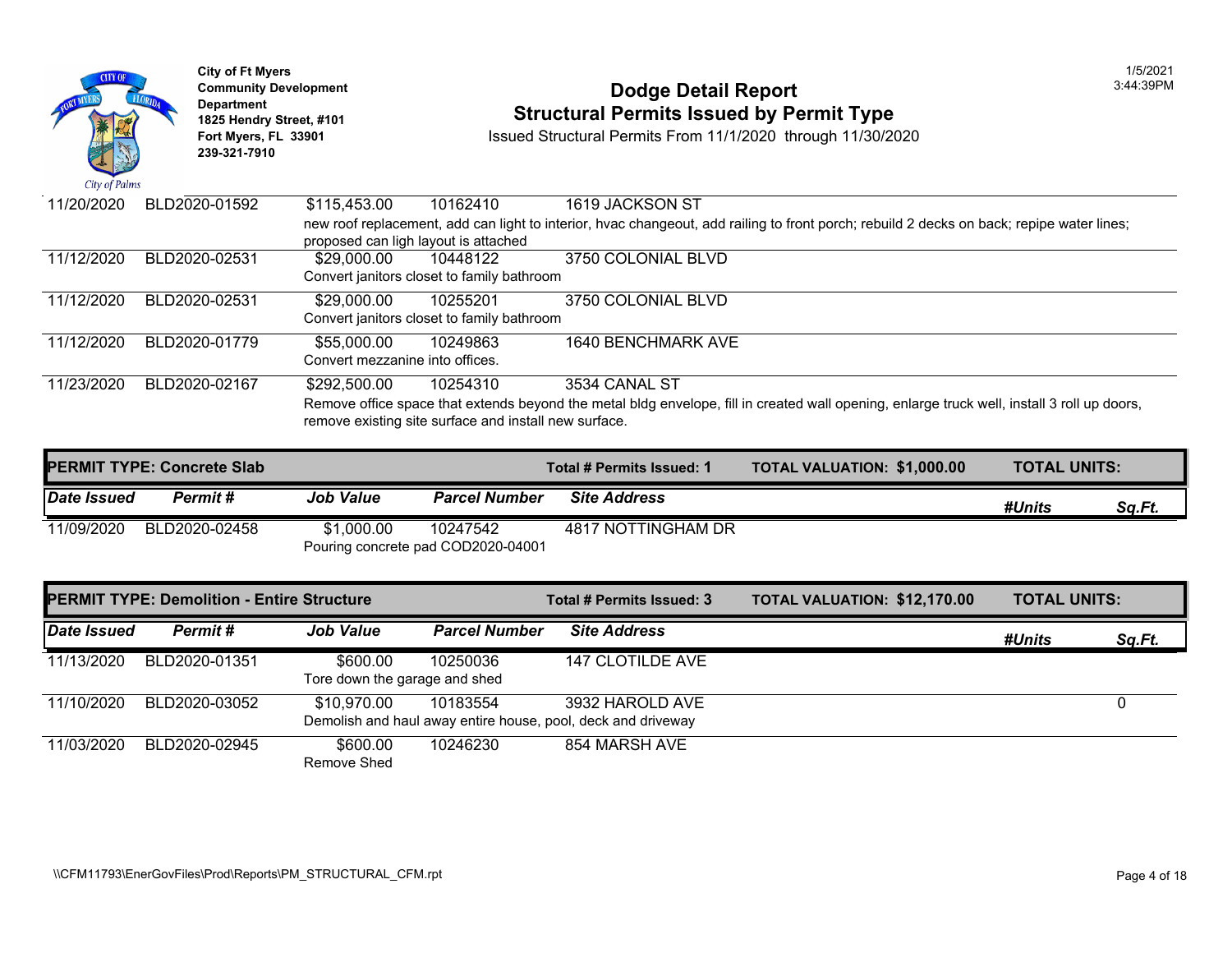

# City of Ft Myers<br> **Community Development**<br> **Dodge Detail Report 1825 Hendry Street, #101 1825 Hendry Street, #101 1825 Hendry Street, #101 Structural Permits Issued by Permit Type**<br>**1825 Fort Myers, FL 33901 11/30/20 1850ed Structural Permits From 11/1/2020** through 11/30/20

**Fort Myers, FL 33901** Issued Structural Permits From 11/1/2020 through 11/30/2020

|             | <b>PERMIT TYPE: Demolition - Interior Demo</b> |                                                                                           |                      | Total # Permits Issued: 1 | <b>TOTAL VALUATION: \$50,000</b> |  |  |  |
|-------------|------------------------------------------------|-------------------------------------------------------------------------------------------|----------------------|---------------------------|----------------------------------|--|--|--|
| Date Issued | Permit #                                       | <b>Job Value</b>                                                                          | <b>Parcel Number</b> | <b>Site Address</b>       |                                  |  |  |  |
| 11/20/2020  | BLD2020-02831                                  | \$50,000.00                                                                               | 10580997             | 3745 BROADWAY             |                                  |  |  |  |
|             |                                                | Interior slab/ non load bearing wall and exterior storefront/ wall removal (Ground floor) |                      |                           |                                  |  |  |  |

|             | <b>PERMIT TYPE: Fence/Wall/Dump Enclosure</b> |                                                 |                                                                           | Total # Permits Issued: 24                                                                   | <b>TOTAL VALUATION: \$180,28</b> |
|-------------|-----------------------------------------------|-------------------------------------------------|---------------------------------------------------------------------------|----------------------------------------------------------------------------------------------|----------------------------------|
| Date Issued | Permit#                                       | Job Value                                       | <b>Parcel Number</b>                                                      | <b>Site Address</b>                                                                          |                                  |
| 11/24/2020  | BLDR-000182-2020                              | \$4,830.00                                      | 10581348                                                                  | 2848 ROYAL GARDENS AVE<br>138' of 4' High Black 2- Rail Aluminum Picket fence with two gates |                                  |
| 11/25/2020  | BLDR-000351-2020                              | \$700.00<br><b>INSTALLING A PRIVACY FENCE</b>   | 10253261                                                                  | 2928 MARKET ST                                                                               |                                  |
| 11/23/2020  | BLD2020-02917                                 | \$3,800.00                                      | 10567351<br>Install 4' Aluminum railing with 2 gates on rear of property. | 11796 MEADOWRUN CIR                                                                          |                                  |
| 11/05/2020  | BLD2020-02771                                 | \$5,000.00                                      | 10176745<br>Construct a Block/Stucco privacy wall 48' A.F.F. x 40 +/-     | 1348 GASPARILLA DR                                                                           |                                  |
| 11/18/2020  | BLD2020-03198                                 | \$3,626.00<br>Fence install 6' vinyl w/ 1 gate. | 10175545                                                                  | 1409 CORDOVA AVE                                                                             |                                  |
| 11/10/2020  | BLD2020-03187                                 | \$2,350.00                                      | 10175993<br>Install 48 LF of 6' High vynil privacy fence with 1 gate.     | 2929 NELSON ST                                                                               |                                  |
| 11/16/2020  | BLD2020-03169                                 | \$400.00                                        | 10174722                                                                  | 2022 WALTMAN ST<br>Installing section of fence between two buildings on one parcel           |                                  |
| 11/03/2020  | BLDR-000041-2020                              | \$3,568.00                                      | 10558436                                                                  | 2710 VIA SANTA CROCE CT<br>Install 109 If of 4' high aluminum open picket fence with 1 gate  |                                  |
| 11/23/2020  | BLDR-000506-2020                              | \$2,865.00<br>Aluminum fence                    | 10581357                                                                  | 2861 ROYAL GARDENS AVE                                                                       |                                  |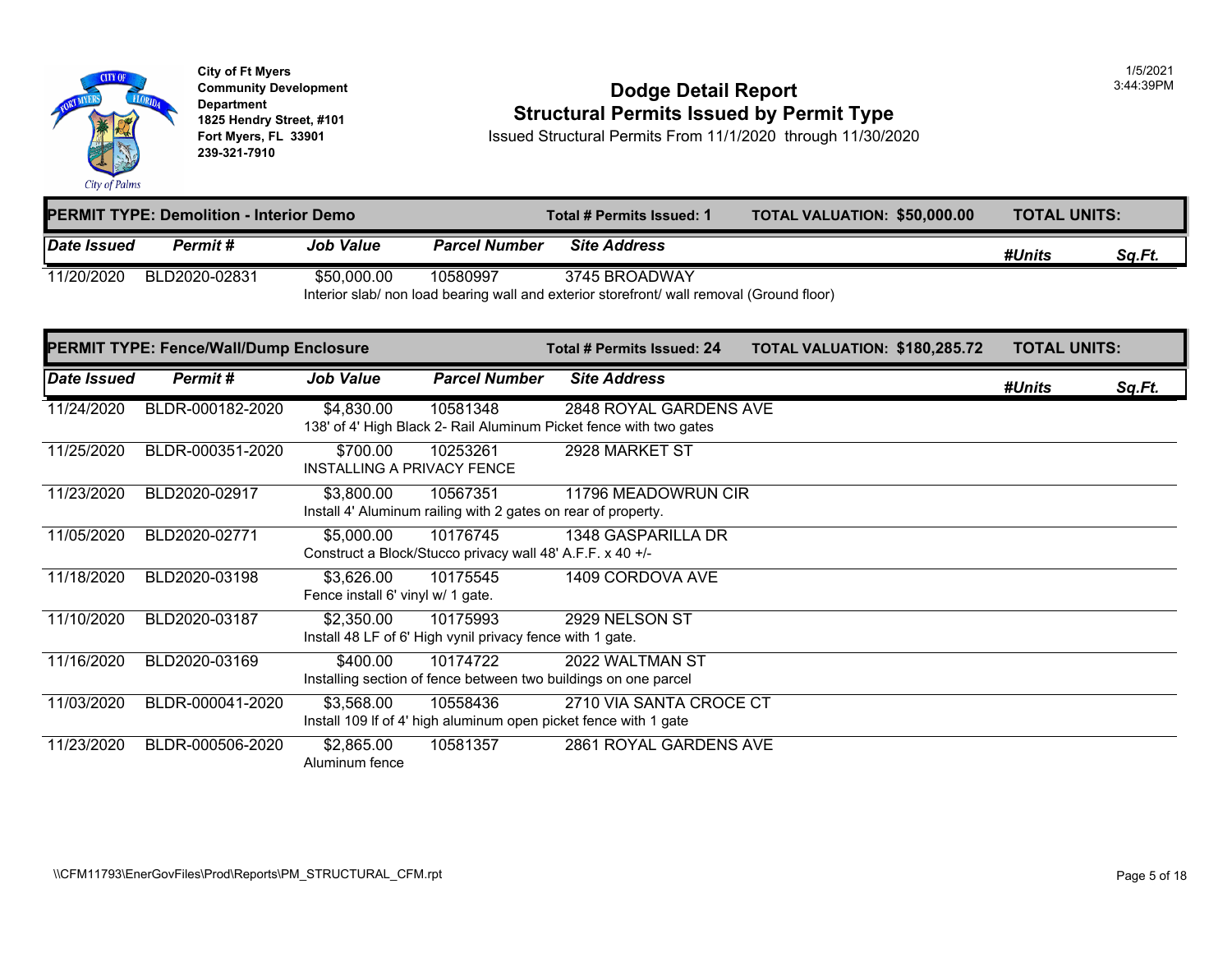

**City of Ft Myers** 1/5/2021 **Department 239-321-7910** 

# City of Ft Myers<br> **Community Development**<br> **Dodge Detail Report 1825 Hendry Street, #101 1825 Hendry Street, #101 1825 Hendry Street, #101 Structural Permits Issued by Permit Type**<br>**1825 Fort Myers, FL 33901 11/30/20 1850ed Structural Permits From 11/1/2020** through 11/30/20

**Fort Myster Structural Permits From 11/1/2020 through 11/30/2020** 

| 11/16/2020 | BLDR-000025-2020 | \$500.00                            | 10250089                                               | <b>116 LUCILLE AVE</b>                                                                                    |
|------------|------------------|-------------------------------------|--------------------------------------------------------|-----------------------------------------------------------------------------------------------------------|
|            |                  | Build a wood fence in the back yard |                                                        |                                                                                                           |
| 11/03/2020 | BLDR-000162-2020 | \$9,225.00                          | 10172950                                               | 2030 CRAWFORD ST                                                                                          |
|            |                  |                                     | install 145 If of 8' high chain link fence with 1 gate |                                                                                                           |
| 11/24/2020 | BLDR-000164-2020 | \$6,832.00                          | 10576503                                               | 3280 ROYAL GARDENS AVE                                                                                    |
|            |                  |                                     |                                                        | 181' of 4' high bronze 3 rail aluminum fence with one 5' wide gate                                        |
| 11/09/2020 | BLD2020-03089    | \$6,996.00                          | 10558581                                               | 9360 VIA SAN GIOVANI ST                                                                                   |
|            |                  |                                     |                                                        | INSTALL 221 LF OF 6' HIGH VINYL PRIVACY FENCE WITH 1 GATE                                                 |
| 11/09/2020 | BLD2020-02416    | \$5,000.00                          | 10575369                                               | 10131 CHESAPEAKE BAY DR                                                                                   |
|            |                  |                                     |                                                        | Install 172' of 4' high bronze 3 rail aluminum fence w/1-5' and 1-6' opening single swing gate.           |
| 11/17/2020 | BLDR-000021-2020 | \$8,500.00                          | 10183806                                               | 1339 RIO VISTA                                                                                            |
|            |                  | Installing a Wood Fence             |                                                        |                                                                                                           |
| 11/17/2020 | BLD2020-00965    | \$3,137.14                          | 10245769                                               | 4003 WOODSIDE AVE                                                                                         |
|            |                  | new pvc and aluminum fence          |                                                        |                                                                                                           |
| 11/11/2020 | BLDC-000032-2020 | \$28,600.00                         | 10596276                                               | <b>7922 DANI DR</b>                                                                                       |
|            |                  |                                     |                                                        | INSTALLING 832'LF OF 4'H ALUM POOL BARRIER W/ 9 GATES & 1-6'W DBL GATE FOR POOL EQU                       |
| 11/25/2020 | BLD2020-03278    | \$42,575.00                         | 10251814                                               | 2909 BLOUNT ST                                                                                            |
|            |                  |                                     |                                                        | INSTALLING 1795'LF OF 6'H BLK CH-LINK PERIMETER FENCE W/ 5 GATES                                          |
| 11/06/2020 | BLD2020-02978    | \$3,173.00                          | 10172113                                               | 2121 MCGREGOR BLVD                                                                                        |
|            |                  |                                     |                                                        | Install 46LF of 4' High vynil privacy fence with no gates. Also, 2 bollards for safety                    |
| 11/16/2020 | BLD2020-02685    | \$800.00                            | 10184979                                               | 4497 MEADE AVE                                                                                            |
|            |                  |                                     |                                                        | SOUND BARRIER PRVACY FENCE POS 4X4 2' DEEP CONCRETE AROUND BASE X 7.5 PRESSURE                            |
|            |                  | HORIZONTALLY PLACED                 |                                                        |                                                                                                           |
| 11/08/2020 | BLD2020-03010    | \$4,000.00                          | 10253517                                               | 2450 PRINCE ST                                                                                            |
|            |                  |                                     |                                                        | INSTALLING 6' HIGH GREEN CHAIN LINK FENCE ON THE PERIMETER OF THE FIELD                                   |
| 11/12/2020 | BLD2020-01380    | \$30,000.00                         | 10253665                                               | 2110 FLINT DR                                                                                             |
|            |                  |                                     |                                                        | Placing an Art wall in the middle of the property that separates the farming section and the community ga |
|            |                  | foot wall for sign.                 |                                                        |                                                                                                           |
| 11/16/2020 | BLD2020-02784    | \$2,060.58                          | 10185187                                               | 1418 PARK SHORE CIR #2                                                                                    |
|            |                  |                                     | Replace existing fence 6'H wood plus one gate.         |                                                                                                           |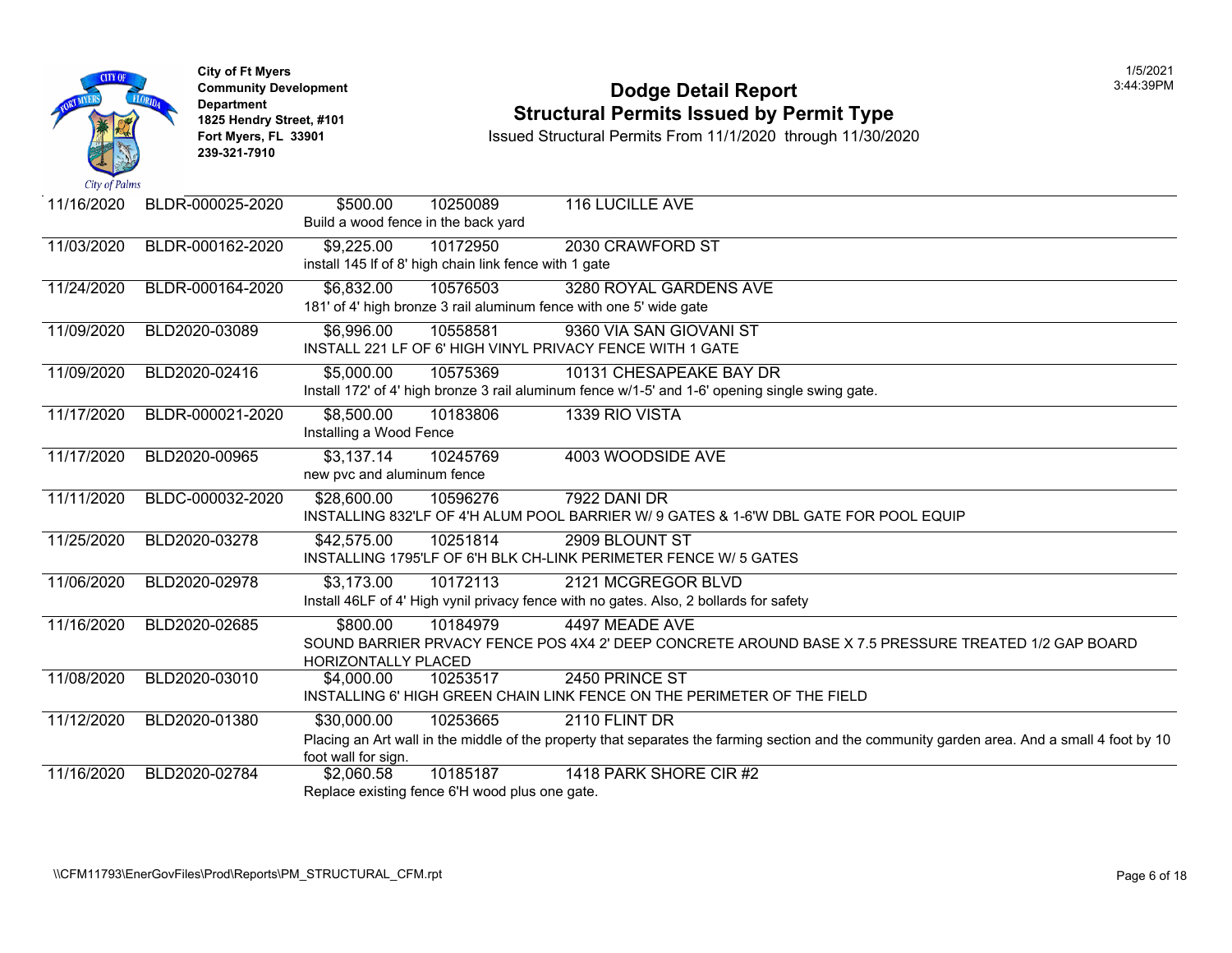

#### **Community Developm[ent](https://1,100.00) <b>Signal** 2:44:39 Podge Detail Report **1825 Hendry Street, #101**<br>1825 Hendry Street, #101 **Structural Permits Issued by Permit Type**<br>11/1/2020 through 11/30/20

**Fort Myers, FL 33901** Issued Structural Permits From 11/1/2020 through 11/30/2020

11/16/2020 BLD2020-03025 \$1,748.00 10172946 2054 CRAWFORD ST Fen[ce install 6](https://5,500.00)0' adding to existing fence to close off property for construction.

|             | <b>PERMIT TYPE: Garage Door Replacement (OTC)</b> |                                                                      |                      | Total # Permits Issued: 2                                                           | <b>TOTAL VALUATION: \$2,107.0</b> |
|-------------|---------------------------------------------------|----------------------------------------------------------------------|----------------------|-------------------------------------------------------------------------------------|-----------------------------------|
| Date Issued | Permit#                                           | <b>Job Value</b>                                                     | <b>Parcel Number</b> | <b>Site Address</b>                                                                 |                                   |
| 11/24/2020  | BLDR-000239-2020                                  | \$1,007.00<br>replace garage door size for size 10x7 73w5 FL15279-R5 | 10251809             | 1925 VELASCO ST                                                                     |                                   |
| 11/09/2020  | BLDR-000119-2020                                  | \$1.100.00                                                           | 10176452             | 1673 PASSAIC AVE<br>replace exisitng 8x7 garage door - size for size per FL 31372.9 |                                   |

|             | <b>PERMIT TYPE: Garage/Carport</b> |                                       |                                                       | Total # Permits Issued: 3 | <b>TOTAL VALUATION: \$33,500</b> |
|-------------|------------------------------------|---------------------------------------|-------------------------------------------------------|---------------------------|----------------------------------|
| Date Issued | Permit#                            | <b>Job Value</b>                      | <b>Parcel Number</b>                                  | <b>Site Address</b>       |                                  |
| 11/05/2020  | BLD2020-03013                      | \$5,500.00                            | 10579756<br>Carport enclosure for storage use only    | 3591 SEMINOLE AVE         |                                  |
| 11/05/2020  | BLD2020-02770                      | \$10,000.00                           | 10176745<br>Construction of a Single Detached Garage. | 1348 GASPARILLA DR        |                                  |
| 11/20/2020  | BLD2020-02081                      | \$18,000.00<br>Free standing carport. | 10185999                                              | 2244 WINKLER AVE #2264    |                                  |

| <b>PERMIT TYPE: Generator</b> |               |                                                              |                      | Total # Permits Issued: 4                                                                                                  | <b>TOTAL VALUATION: \$86,000</b> |  |
|-------------------------------|---------------|--------------------------------------------------------------|----------------------|----------------------------------------------------------------------------------------------------------------------------|----------------------------------|--|
| Date Issued                   | Permit#       | <b>Job Value</b>                                             | <b>Parcel Number</b> | <b>Site Address</b>                                                                                                        |                                  |  |
| 11/05/2020                    | BLD2020-02034 | \$22,000.00                                                  | 10586774             | 3755 PRINCETON ST<br>Install 22kw generator and (1) 200 amp ATS Will connect to LP gas tank.                               |                                  |  |
| 11/12/2020                    | BLD2020-03023 | \$22,000.00<br>3/4 Glav aboveground 10' 3/4 poly underground | 10563682             | 4532 WATERCOLOR WAY<br>Install customer supplied 22KW Generator with 200 Amp transfer switch and generator 250,000 BTU 8 W |                                  |  |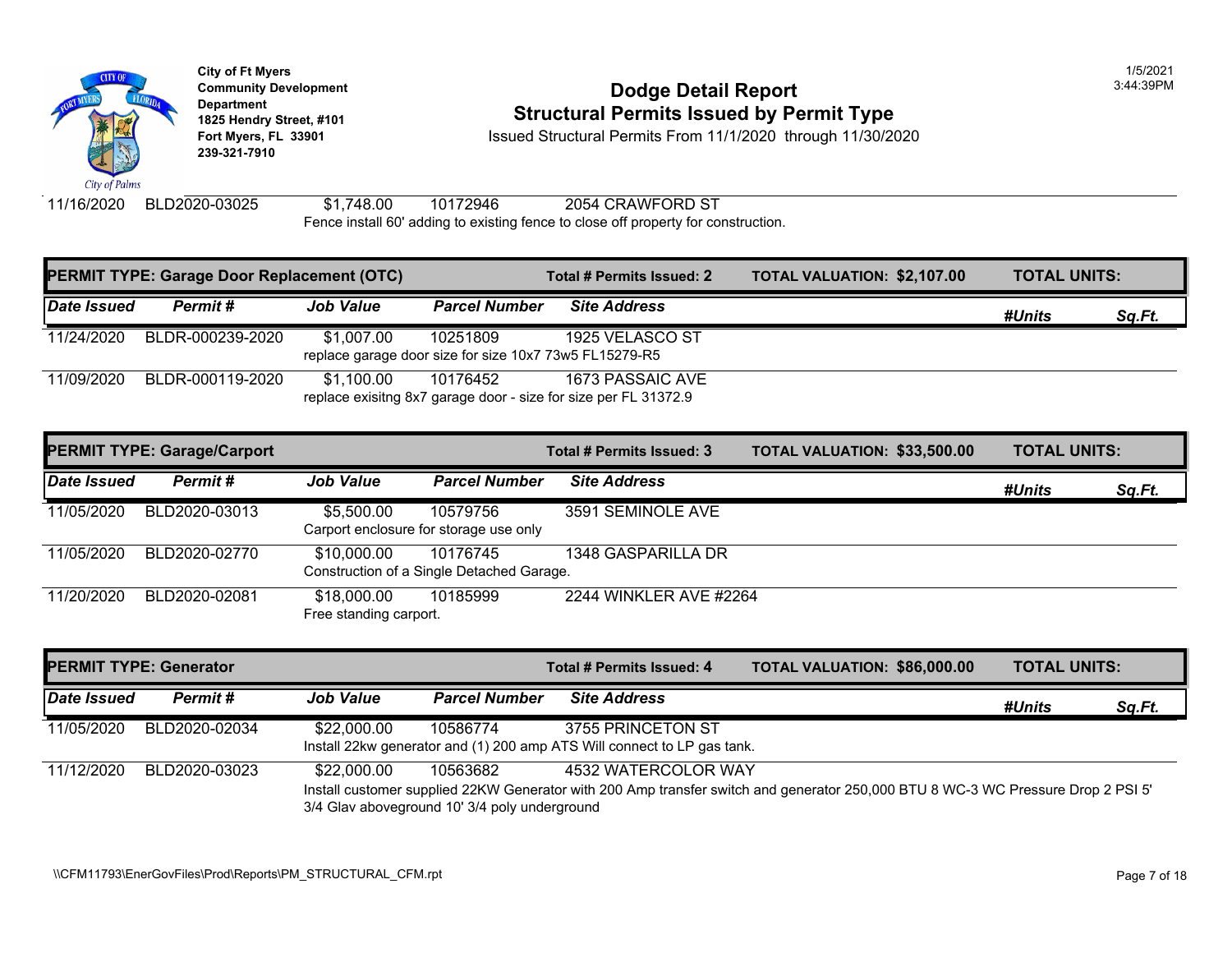| City of Palms | <b>City of Ft Myers</b><br><b>Community Development</b><br>Department<br>1825 Hendry Street, #101<br>Fort Myers, FL 33901<br>239-321-7910 |             |          | Dodge Detail Report<br><b>Structural Permits Issued by Permit Type</b><br>Issued Structural Permits From 11/1/2020 through 11/30/2020 |
|---------------|-------------------------------------------------------------------------------------------------------------------------------------------|-------------|----------|---------------------------------------------------------------------------------------------------------------------------------------|
| 11/17/2020    | BLD2020-02719                                                                                                                             | \$20,000,00 | 10172794 | 1435 SANDRA DR                                                                                                                        |
|               |                                                                                                                                           |             |          | Generator - install owner supplied 200 amp transfer switch                                                                            |
| 11/17/2020    | BLD2020-03232                                                                                                                             | \$22,000.00 | 10522160 | 10882 RUTHERFORD RD                                                                                                                   |

|             | <b>PERMIT TYPE: Multi-Family Residential New Construction</b> |                  |                                                            | Total # Permits Issued: 1      | <b>TOTAL VALUATION: \$1,314,3</b> |  |
|-------------|---------------------------------------------------------------|------------------|------------------------------------------------------------|--------------------------------|-----------------------------------|--|
| Date Issued | Permit #                                                      | <b>Job Value</b> | <b>Parcel Number</b>                                       | <b>Site Address</b>            |                                   |  |
| 11/03/2020  | BLD2020-02448                                                 | 1.314.331.00     | 10585760<br>construction of a 4 unit multi family building | 10542 CASELLA WAY #Building 35 |                                   |  |

Install new 22KW Generator, gen pad, and 1 200 amp automatic transfer switch. Generator will be conne

|             |               | <b>PERMIT TYPE: Multi-Family Residential Renovation</b> |                      | Total # Permits Issued: 4                                                                     | <b>TOTAL VALUATION: \$18,000</b> |  |
|-------------|---------------|---------------------------------------------------------|----------------------|-----------------------------------------------------------------------------------------------|----------------------------------|--|
| Date Issued | Permit#       | <b>Job Value</b>                                        | <b>Parcel Number</b> | <b>Site Address</b>                                                                           |                                  |  |
| 11/19/2020  | BLD2020-03102 | \$4,500.00                                              | 10544731             | 11856 ROCIO ST #2001<br>TEMPORARY ROOF REPAIR W/INCIDENTAL TEMPORARY STUCCO REPAIRS           |                                  |  |
| 11/12/2020  | BLD2020-03097 | \$4,500.00                                              | 10544978             | 11238 Paseo Grande BLVD #5301<br>temporary roof repair (w/incidental temporary stucco repair) |                                  |  |
| 11/12/2020  | BLD2020-03084 | \$4.500.00                                              | 10545275             | 8856 OLIVERIA ST #9602<br>TEMPORARY ROOF REPAIR (W/INCIDENTAL TEMPORARY STUCCO REPAIR)        |                                  |  |
| 11/12/2020  | BLD2020-03075 | \$4,500.00                                              | 10544600             | 8132 BIBIANA WAY #103<br>Temporary roof repairs with incidental temporary stucco repairs.     |                                  |  |

|             | <b>PERMIT TYPE: NPDES Industrial</b> |                  |                      | Total # Permits Issued: 1                                                                             | <b>TOTAL VALUATION:</b> |
|-------------|--------------------------------------|------------------|----------------------|-------------------------------------------------------------------------------------------------------|-------------------------|
| Date Issued | Permit #                             | <b>Job Value</b> | <b>Parcel Number</b> | <b>Site Address</b>                                                                                   |                         |
| 11/02/2020  | SWU2009-01828                        |                  | 10254241             | 3800 VERONICA S SHOEMAKER<br>Records file for FDEP Permit FLR05E177 NPDES Industrial File (HIGH RISK) |                         |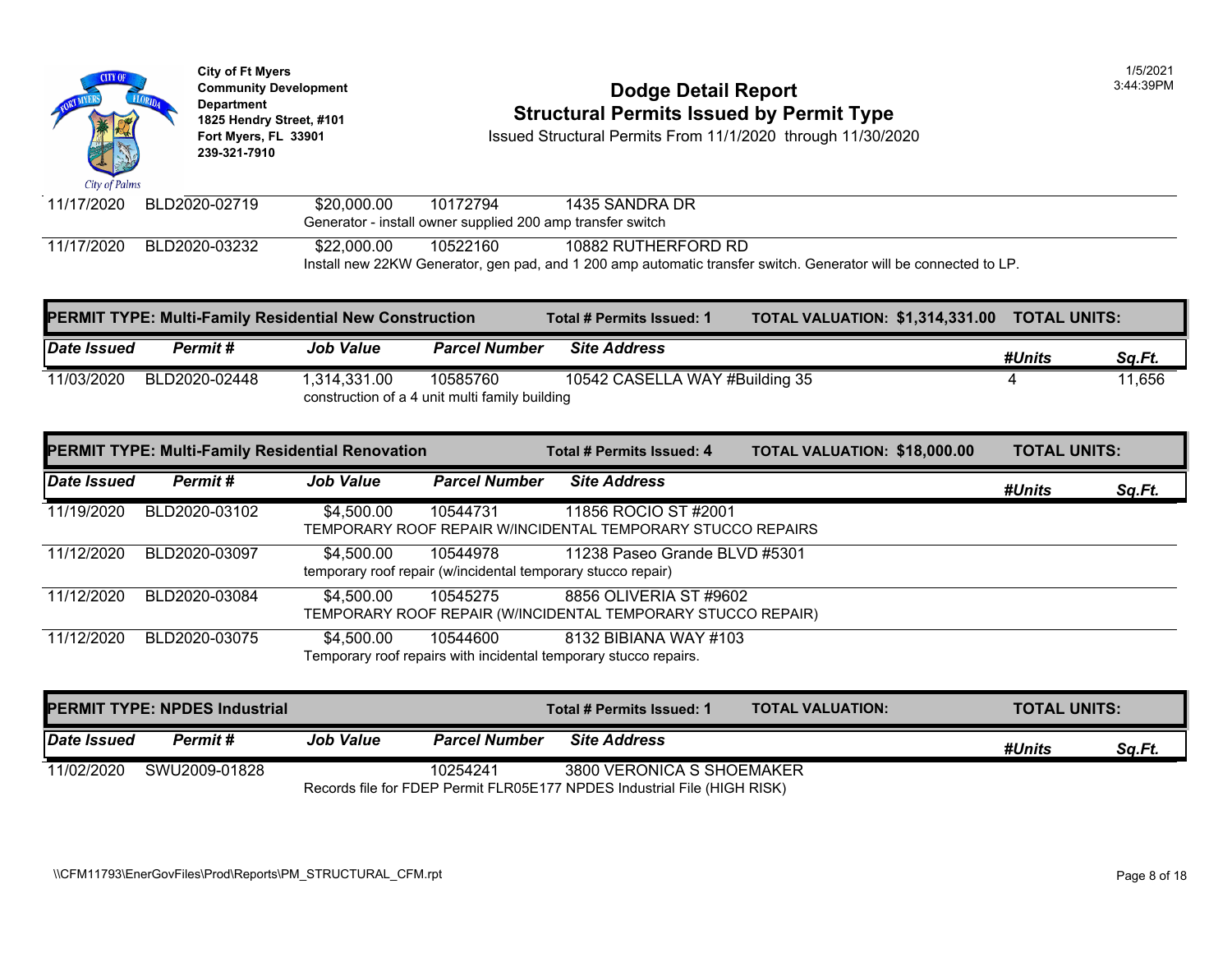

# City of Ft Myers<br> **Community Development**<br> **Dodge Detail Report 1825 Hendry Street, #101 1825 Hendry Street, #101 1825 Hendry Street, #101 Structural Permits Issued by Permit Type**<br>**1825 Fort Myers, FL 33901 11/30/20 1850ed Structural Permits From 11/1/2020** through 11/30/20

**Fort Myster Structural Permits From 11/1/2020 through 11/30/2020** 

|             | <b>PERMIT TYPE: Other/Siding (OTC)</b> |                             |               | Total # Permits Issued: 3                                                                                     | <b>TOTAL VALUATION: \$4,610.0</b> |
|-------------|----------------------------------------|-----------------------------|---------------|---------------------------------------------------------------------------------------------------------------|-----------------------------------|
| Date Issued | Permit#                                | <b>Job Value</b>            | Parcel Number | <b>Site Address</b>                                                                                           |                                   |
| 11/23/2020  | BLDR-001147-2020                       | \$450.00                    | 10174086      | 2756 CENTRAL AVE<br>Repairs of stucco. After the fact permit. (STOP WORK DOUBLE FEES + ADMIN COD-000395-2020) |                                   |
| 11/03/2020  | BLDR-000405-2020                       | \$4,000.00<br>Vinyl siding. | 10175819      | 1534 COCONUT DR                                                                                               |                                   |
| 11/19/2020  | BLDR-001014-2020                       | \$160.00<br>REPLACE SIDINGS | 10449915      | 3769 MINNESOTA DR                                                                                             |                                   |

|             | <b>PERMIT TYPE: Sheds/Utility Structure</b> |                                                 |                      | Total # Permits Issued: 11                                                                                               | <b>TOTAL VALUATION: \$126,71</b> |
|-------------|---------------------------------------------|-------------------------------------------------|----------------------|--------------------------------------------------------------------------------------------------------------------------|----------------------------------|
| Date Issued | Permit #                                    | <b>Job Value</b>                                | <b>Parcel Number</b> | <b>Site Address</b>                                                                                                      |                                  |
| 11/11/2020  | BLD2020-02892                               | \$4,951.00<br>10x24 Pre fab State Approved shed | 10246038             | 4312 SCOTT AVE                                                                                                           |                                  |
| 11/25/2020  | BLDR-000353-2020                            | \$3,160.00<br><b>SHED STORAGE</b>               | 10253261             | 2928 MARKET ST                                                                                                           |                                  |
| 11/12/2020  | BLDR-000184-2020                            | \$6,000,00                                      | 10172722             | 1657 ARDMORE RD<br>Install new 10'x16' Tuff Shed back left corner 10' from back property line 7' from side property line |                                  |
| 11/12/2020  | BLD2020-03183                               | \$2,150.00<br><b>SHED</b>                       | 10249148             | 132 DIANA AVE                                                                                                            |                                  |
| 11/05/2020  | BLD2019-03097                               | \$5,450,00<br>shed 12x20                        | 10251642             | 3137 GUAVA ST                                                                                                            |                                  |
| 11/25/2020  | BLD2020-03171                               | \$5,000.00<br>Composite deck around pool.       | 10172665             | 2440 EUCLID AVE                                                                                                          |                                  |
| 11/16/2020  | BLD2020-02871                               | \$10,000.00<br>Open barn pavillion 40x40        | 10253665             | 2110 FLINT DR                                                                                                            |                                  |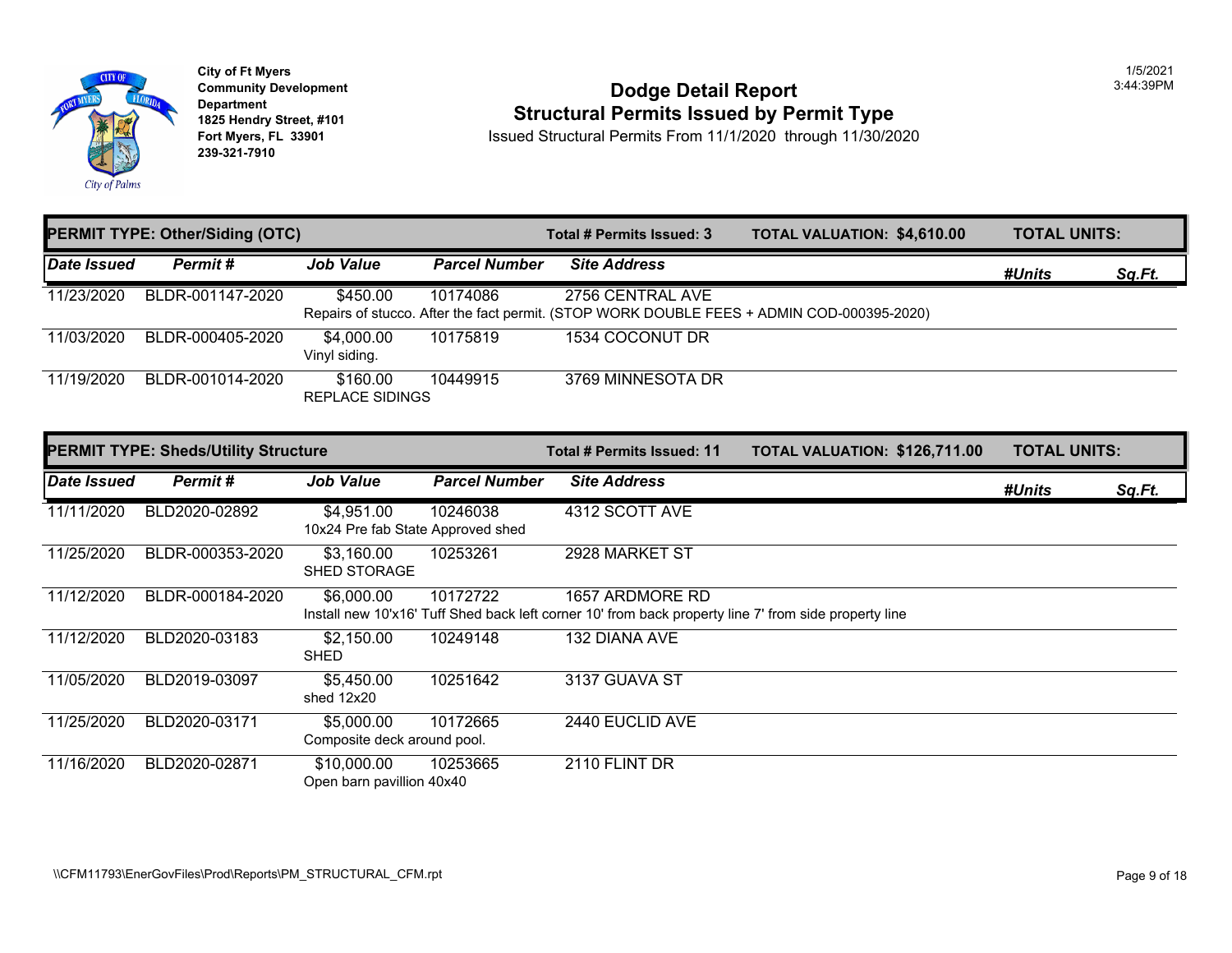

### **Community Development 2:44:39 PM Dodge Detail Report 1825 Hendry Street, #101 1825 Hendry Street, #101 1825 Hendry Street, #101 Structural Permits Issued by Permit Type**<br>**1825 Fort Myers, FL 33901 11/30/20 1850ed Structural Permits From 11/1/2020** through 11/30/20

**Fort Mysued Structural Permits From 11/1/2020 through 11/30/2020** 

| 11/10/2020 | BLD2020-00642 | \$75,000.00               | 10596276                                                | 4895 WINDSOR LANDING DR |  |
|------------|---------------|---------------------------|---------------------------------------------------------|-------------------------|--|
|            |               |                           | Construction of mail kiosk #1 at the Town Walk Project. |                         |  |
| 11/18/2020 | BLD2020-02875 | \$6.000.00                | 10253665                                                | 2110 FLINT DR           |  |
|            |               | Open pavillion 20x60      |                                                         |                         |  |
| 11/16/2020 | BLD2020-02873 | \$4.000.00                | 10253665                                                | 2110 FLINT DR           |  |
|            |               | Open barn pavillion 10x15 |                                                         |                         |  |
| 11/18/2020 | BLD2020-02876 | \$5,000.00                | 10253665                                                | 2110 FLINT DR           |  |
|            |               | Open barn pavillion 10x25 |                                                         |                         |  |
|            |               |                           |                                                         |                         |  |

| <b>PERMIT TYPE: Shutter</b> |                  |                                                   |                      | Total # Permits Issued: 2                                                                | <b>TOTAL VALUATION: \$10,539</b> |  |
|-----------------------------|------------------|---------------------------------------------------|----------------------|------------------------------------------------------------------------------------------|----------------------------------|--|
| Date Issued                 | Permit #         | <b>Job Value</b>                                  | <b>Parcel Number</b> | <b>Site Address</b>                                                                      |                                  |  |
| 11/30/2020                  | BLD2020-03109    | \$5,847.75<br>6 accordion deluxe shutters FL 1850 | 10486839             | 11027 MILL CREEK WAY #502                                                                |                                  |  |
| 11/17/2020                  | BLDM-000456-2020 | \$4.692.00                                        | 10481479             | 10400 WINE PALM RD #5214<br>Installation of electric aluminum rolldown hurricane shutter |                                  |  |

|             | <b>PERMIT TYPE: Shutter/Storm Panel (OTC)</b> |                                                | Total # Permits Issued: 26                        | <b>TOTAL VALUATION: \$209,97</b>                                     |  |  |
|-------------|-----------------------------------------------|------------------------------------------------|---------------------------------------------------|----------------------------------------------------------------------|--|--|
| Date Issued | Permit#                                       | <b>Job Value</b>                               | <b>Parcel Number</b>                              | <b>Site Address</b>                                                  |  |  |
| 11/16/2020  | BLD2020-03239                                 | \$4,006.00                                     | 10452378<br>Install 1 Motorized roll down Screens | 10256 SAGO PALM WAY                                                  |  |  |
| 11/02/2020  | BLDR-000338-2020                              | \$10,132.00                                    | 10576128                                          | 10558 PISTOIA DR<br>INSTALL SIX ACCORDIONS AND TWO ROLL DOWN SCREENS |  |  |
| 11/24/2020  | BLDR-000334-2020                              | \$11,133.00<br>Install 2 MT RD Screens FL11291 | 10525408                                          | 8303 PROVENCIA CT                                                    |  |  |
| 11/24/2020  | BLDR-000435-2020                              | \$5,703.00                                     | 10589919<br>INSTALL TWO ROLL DOWN SCREENS FL11291 | 11852 BOXELDER WAY                                                   |  |  |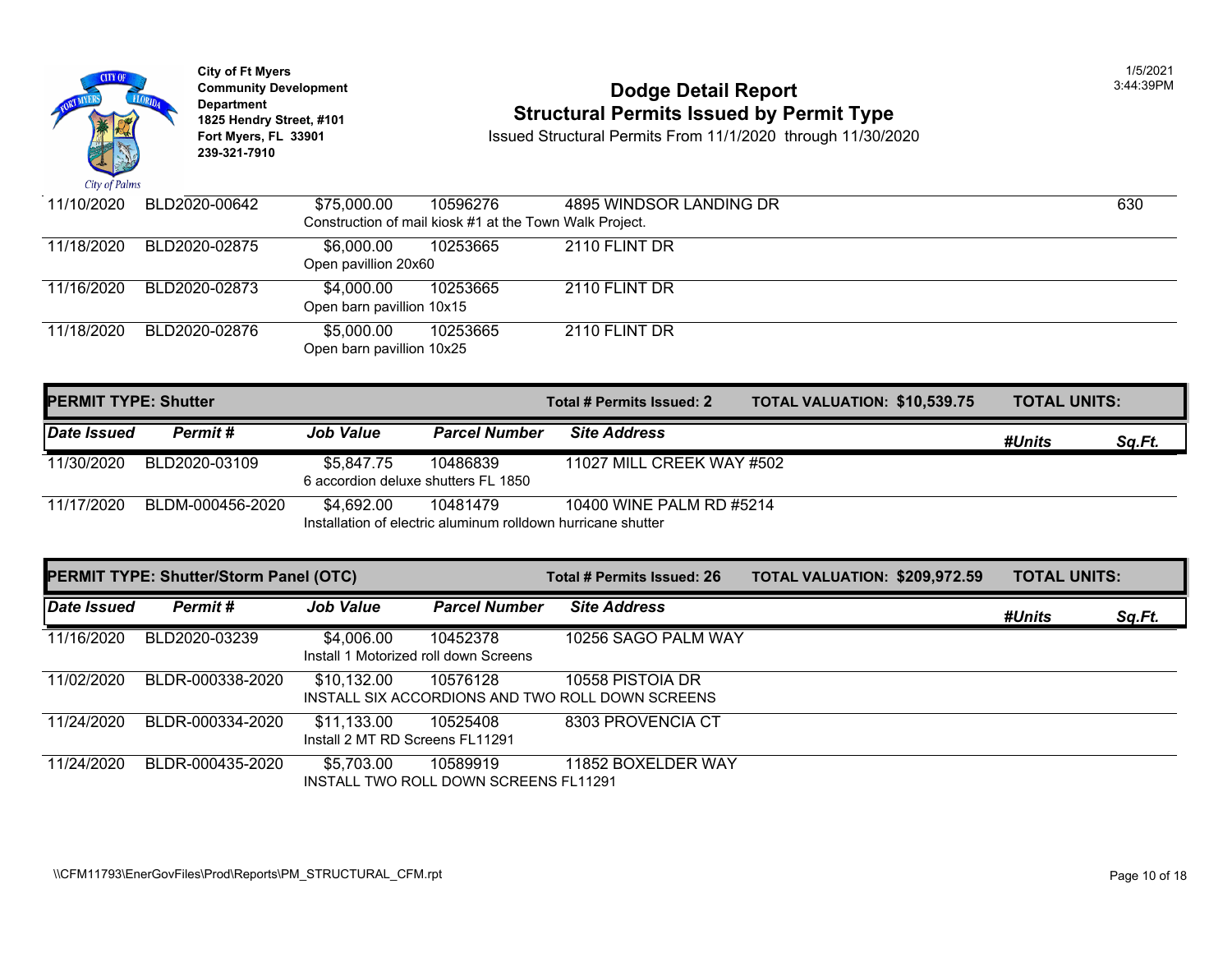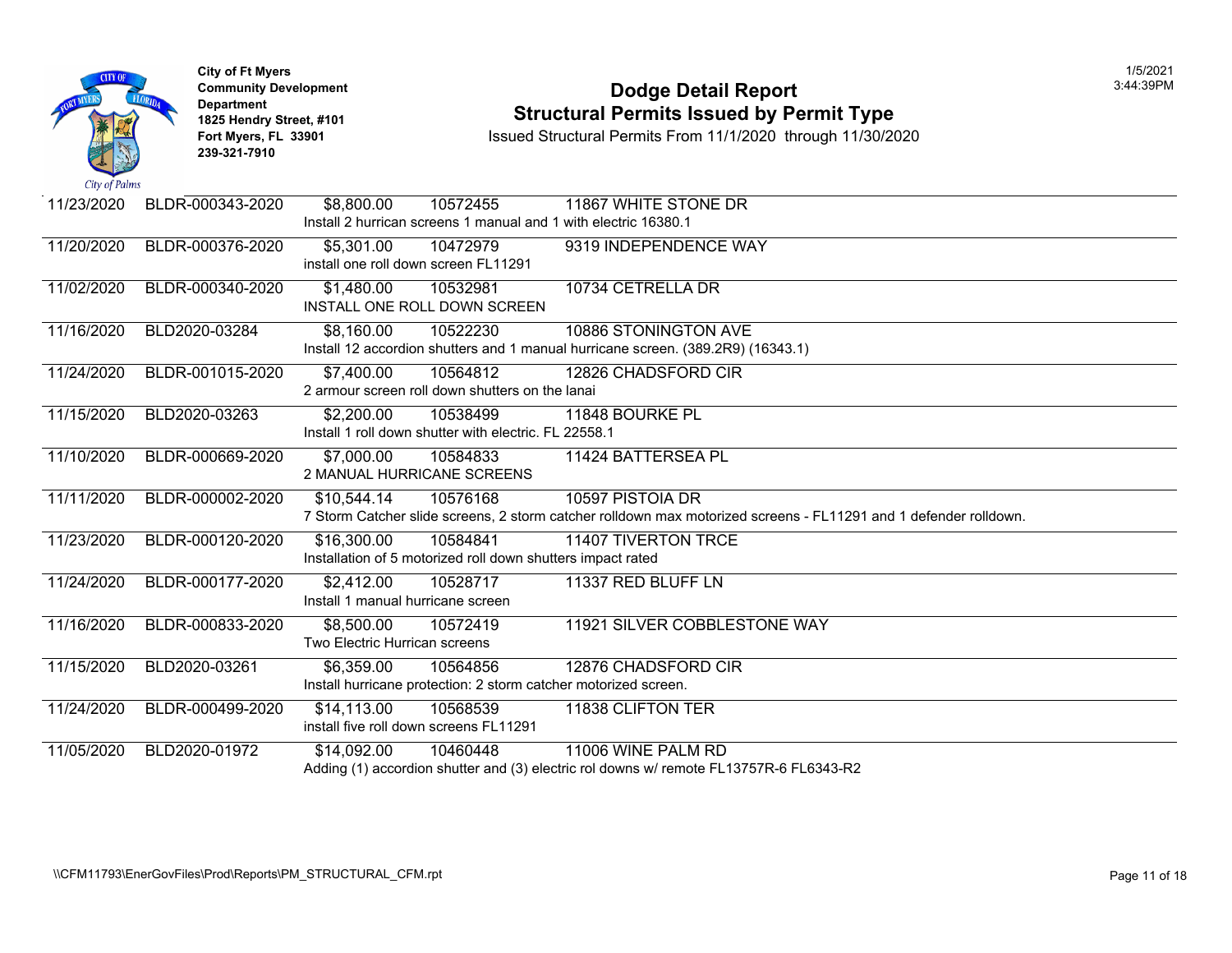| City of Palms | <b>City of Ft Myers</b><br><b>Community Development</b><br><b>Department</b><br>1825 Hendry Street, #101<br>Fort Myers, FL 33901<br>239-321-7910 |                                                       |                                                                         | <b>Dodge Detail Report</b><br><b>Structural Permits Issued by Permit Type</b><br>Issued Structural Permits From 11/1/2020 through 11/30/2020 |
|---------------|--------------------------------------------------------------------------------------------------------------------------------------------------|-------------------------------------------------------|-------------------------------------------------------------------------|----------------------------------------------------------------------------------------------------------------------------------------------|
| 11/13/2020    | BLDR-000768-2020                                                                                                                                 | $\overline{$3,997.00}$<br><b>INSTALL 5 ACCORDIONS</b> | 10567511                                                                | 11988 FIVE WATERS CIR                                                                                                                        |
| 11/25/2020    | BLDR-000543-2020                                                                                                                                 | \$6,054.00                                            | 10576192<br>install two roll down screens FL11291                       | 10921 PISTOIA DR                                                                                                                             |
| 11/24/2020    | BLDR-000224-2020                                                                                                                                 | \$8,890.00                                            | 10570172<br>Imstall Two roll down Screen FL 11291                       | 10541 MIGLIERA WAY                                                                                                                           |
| 11/25/2020    | BLDR-000097-2020                                                                                                                                 | \$7,497.46                                            | 10576409<br>INSTALL 3 ELECTRIC ROLL SHUTTERS FL17000-R2                 | 3246 BIRCHIN LN                                                                                                                              |
| 11/19/2020    | BLDR-000431-2020                                                                                                                                 | \$18,115.60                                           | 10506667                                                                | 9949 VIA SAN MARCO LOOP<br>4 CLEAR LEXAN PANELS FL 17733.1, 3 MOTORIZED RD DEFENDER ALUMINUM ROLL DOWNS FL                                   |
| 11/20/2020    | BLD2020-03205                                                                                                                                    | \$4,900.00                                            | 10465857                                                                | 10523 BELLA VISTA DR<br>Installation of 1 storm catcher rolldown max motorized screen - FL11291                                              |
| 11/05/2020    | BLDR-000001-2020                                                                                                                                 | \$7,783.39<br>(FL8500-R7)                             | 10184406                                                                | 3720 HANOVER ST<br>Install 1 manual accordion shutter (FL13987-R5) & 5 storm panels (FL11964-R4.1) & 3 clear panels (FL1                     |
| 11/24/2020    | BLDR-000117-2020                                                                                                                                 | \$9,100.00                                            | 10561527<br>Installation of 2 motorized roll down shutters impact rated | 10620 CARENA CIR                                                                                                                             |

|             | <b>PERMIT TYPE: Single Family - Addition</b> |                                 |                      | Total # Permits Issued: 2                                                          | <b>TOTAL VALUATION: \$705,00</b> |
|-------------|----------------------------------------------|---------------------------------|----------------------|------------------------------------------------------------------------------------|----------------------------------|
| Date Issued | Permit#                                      | <b>Job Value</b>                | <b>Parcel Number</b> | <b>Site Address</b>                                                                |                                  |
| 11/30/2020  | BLD2020-03174                                | \$650,000.00                    | 10175697             | 2936 VALENCIA WAY<br>Interior and Exterior remodel and addition to square footage. |                                  |
| 11/02/2020  | BLD2020-02395                                | \$55,000.00<br>Kitchen addition | 10184423             | 1560 GROVE AVE                                                                     |                                  |
|             | <b>PERMIT TYPE: Single Family - New</b>      |                                 |                      | Total # Permits Issued: 41                                                         | <b>TOTAL VALUATION: \$14,088</b> |
| Date Issued | <b>Permit #</b>                              | <b>Job Value</b>                | <b>Parcel Number</b> | <b>Site Address</b>                                                                |                                  |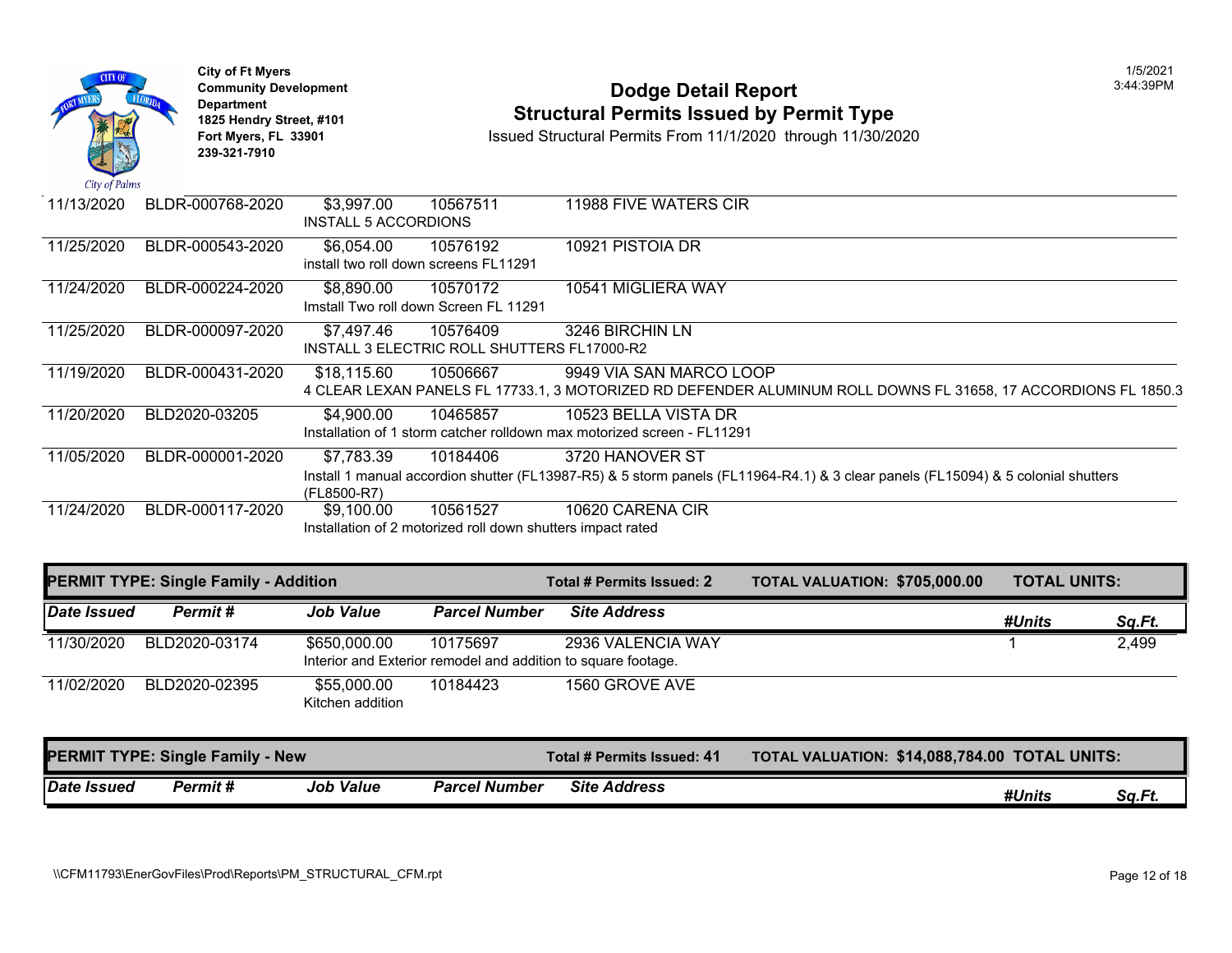

**City of Ft Myers** 1/5/2021 **Department 239-321-7910** 

### **Community Development Dodge Detail Report** 3:44:39PM **1825 Hendry Street, #101** Structural Permits Issued by Permit Type<br>1825 Hendry Street, #101 **Structural Permits From 11/1/2020** through 11/30/20

**Issued Structural Permits From 11/1/2020 through 11/30/2020** 

| 11/03/2020 | BLD2020-03001    | \$280,445.00<br>10586641                                                               | 12024 ARBOR TRACE DR<br>Construction of a single family residence using master permit # FBC17-00029. SHUTTERS |   | 2,629 |
|------------|------------------|----------------------------------------------------------------------------------------|---------------------------------------------------------------------------------------------------------------|---|-------|
| 11/04/2020 | BLD2020-03253    | \$230,191.00<br>10579635<br>Construction of a new single family home. SHUTTERS         | 12014 WESTMORELAND WAY                                                                                        |   | 2,302 |
| 11/09/2020 | BLD2020-01673    | \$231,449.00<br>10245263<br>New single family home.                                    | 3312 HIGHLAND AVE                                                                                             | 1 | 1,890 |
| 11/17/2020 | BLDR-000204-2020 | \$281,195.00<br>10590088<br>Construction of a new single family home ER 114            | <b>4727 CRESTED EAGLE LN</b>                                                                                  | 1 | 2,738 |
| 11/16/2020 | BLDR-000203-2020 | \$311,056.00<br>10590138<br>Construction of a new single family home ER 164            | 3971 SPOTTED EAGLE WAY                                                                                        |   | 3,195 |
| 11/03/2020 | BLD2020-02858    | \$441,618.00<br>10586638<br>CONSTRUCTION OF A SINGLE FAMILY RESIDENCE.                 | 12012 ARBOR TRACE DR                                                                                          | 1 | 4,092 |
| 11/03/2020 | BLD2020-03003    | \$343,843.00<br>10589944<br>Construction of a single family residence.                 | 11861 MISTY ARBOR RUN                                                                                         | 1 | 3,296 |
| 11/03/2020 | BLD2020-02807    | \$453,465.00<br>10589945<br>Construction of a Single Family Residence. SHUTTERS        | 11860 MISTY ARBOR RUN                                                                                         | 1 | 4,255 |
| 11/30/2020 | BLD2020-02833    | \$173,128.00<br>10246703                                                               | 3817 WASHINGTON AVE<br>New Block Single Family HOme with Garage to the Left IMPACT GLASS                      | 1 | 1,619 |
| 11/17/2020 | BLD2020-03255    | \$390,137.00<br>10568531<br>Construction of a new single family home. SHUTTERS         | 11876 CLIFTON TER                                                                                             |   | 3,769 |
| 11/04/2020 | BLD2020-03254    | \$281,732.00<br>10590136<br>Construction of a New Single Fmaily Home. LOT#162 SHUTTERS | 3981 SPOTTED EAGLE WAY                                                                                        | 1 | 2,749 |
| 11/04/2020 | BLD2020-02857    | \$347,477.00<br>10586637<br>CONSTRUCTION OF A SINGLE FAMILY RESIDENCE.                 | 12008 ARBOR TRACE DR                                                                                          |   | 3,240 |
| 11/03/2020 | BLD2020-03145    | \$403,715.00<br>10597087<br>New single Family home IMPACT GLASS                        | 2631 LARMIE ST                                                                                                | 1 | 4,078 |
| 11/16/2020 | BLDR-000200-2020 | \$290,123.00<br>10590048<br>Construction of a new single family home ER 74             | 4725 IMPERIAL EAGLE DR                                                                                        | 1 | 2,878 |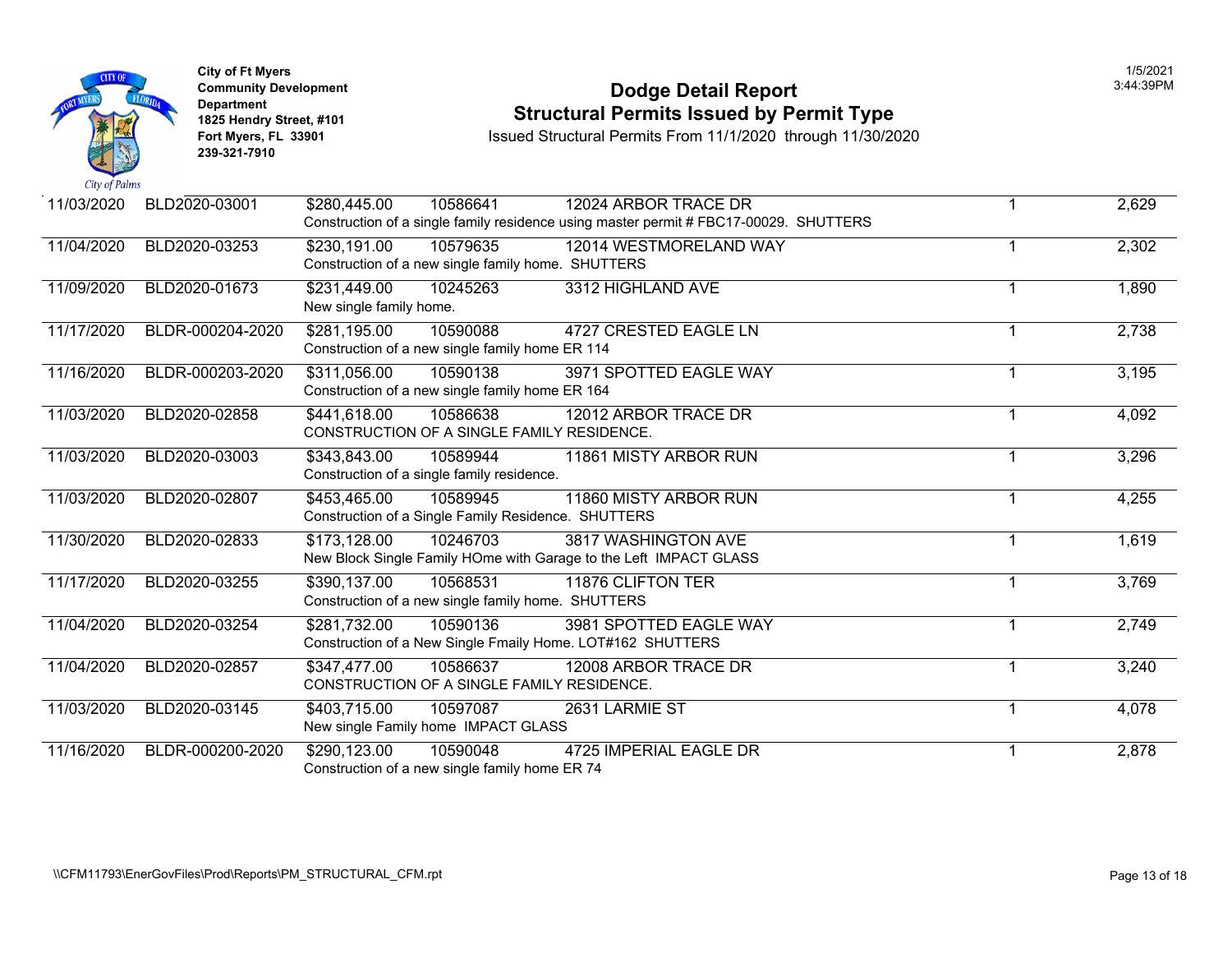

### **Community Development Dodge Detail Report** 3:44:39PM **1825 Hendry Street, #101** Structural Permits Issued by Permit Type<br>1825 Hendry Street, #101 **Structural Permits From 11/1/2020** through 11/30/20

**Issued Structural Permits From 11/1/2020 through 11/30/2020** 

| 11/04/2020 | BLD2020-03257    | \$298,793.00<br>10591159<br>Construction of a new single family home. SHUTTERS | <b>11465 TIVERTON TRCE</b>                                                                            | 2,959 |
|------------|------------------|--------------------------------------------------------------------------------|-------------------------------------------------------------------------------------------------------|-------|
| 11/03/2020 | BLD2020-02808    | \$343,843.00<br>10589946<br>Construction of a Single Family Residence.         | 11864 MISTY ARBOR RUN                                                                                 | 3,296 |
| 11/03/2020 | BLD2020-03004    | 10586640<br>\$307,495.00<br>Construction of a single family residence.         | 12020 ARBOR TRACE DR                                                                                  | 2,924 |
| 11/19/2020 | BLDR-000198-2020 | \$278,413.00<br>10590141<br>Construction of a new single family home ER 167    | 3951 SPOTTED EAGLE WAY                                                                                | 2,638 |
| 11/03/2020 | BLD2020-03146    | \$299,859.00<br>10253021<br>New Single Family Home IMPACT GLASS                | 2927 LINCOLN BLVD #2929                                                                               | 2,921 |
| 11/24/2020 | BLDR-000207-2020 | \$286,863.00<br>10590047<br>Construction of a new single family home ER 73     | 4729 IMPERIAL EAGLE DR                                                                                | 2,957 |
| 11/17/2020 | BLD2020-03264    | 10579632<br>\$202,424.00<br>Construction of a New Single Family Home. SHUTTERS | 12018 WESTMORELAND WAY                                                                                | 2,046 |
| 11/04/2020 | BLD2020-03271    | \$580,580.00<br>10600274<br>Construction of a New Single Family Home. LOT# 149 | 4049 SPOTTED EAGLE WAY                                                                                | 5,330 |
| 11/24/2020 | BLD2020-01844    | \$232,674.00<br>10252214<br><b>New Construction</b>                            | 3341 CANAL ST                                                                                         | 1,900 |
| 11/10/2020 | BLD2020-03193    | \$192,743.00<br>10246394<br>New Construction Single Family. IMPACT GLASS       | 20 ROANOKE DR                                                                                         | 1,866 |
| 11/04/2020 | BLD2020-03273    | \$502,074.00<br>10591157<br>construction of a new single family home           | <b>11457 REMINGTON CHASE</b>                                                                          | 4,868 |
| 11/04/2020 | BLD2020-03267    | \$393,368.00<br>10590052<br>Construction of a new single family home.          | 4709 IMPERIAL EAGLE DR DR                                                                             | 3,671 |
| 11/25/2020 | BLD2020-01826    | \$188,711.00<br>10251885                                                       | 1901 PAULDO ST<br>To build one structural steel insulated panels single family residence IMPACT GLASS | 1,541 |
| 11/23/2020 | BLD2020-03270    | \$234,095.00<br>10579630                                                       | 11974 WESTMORELAND WAY<br>Construction of a New Single Single Family Home. LOT#1092                   | 2,382 |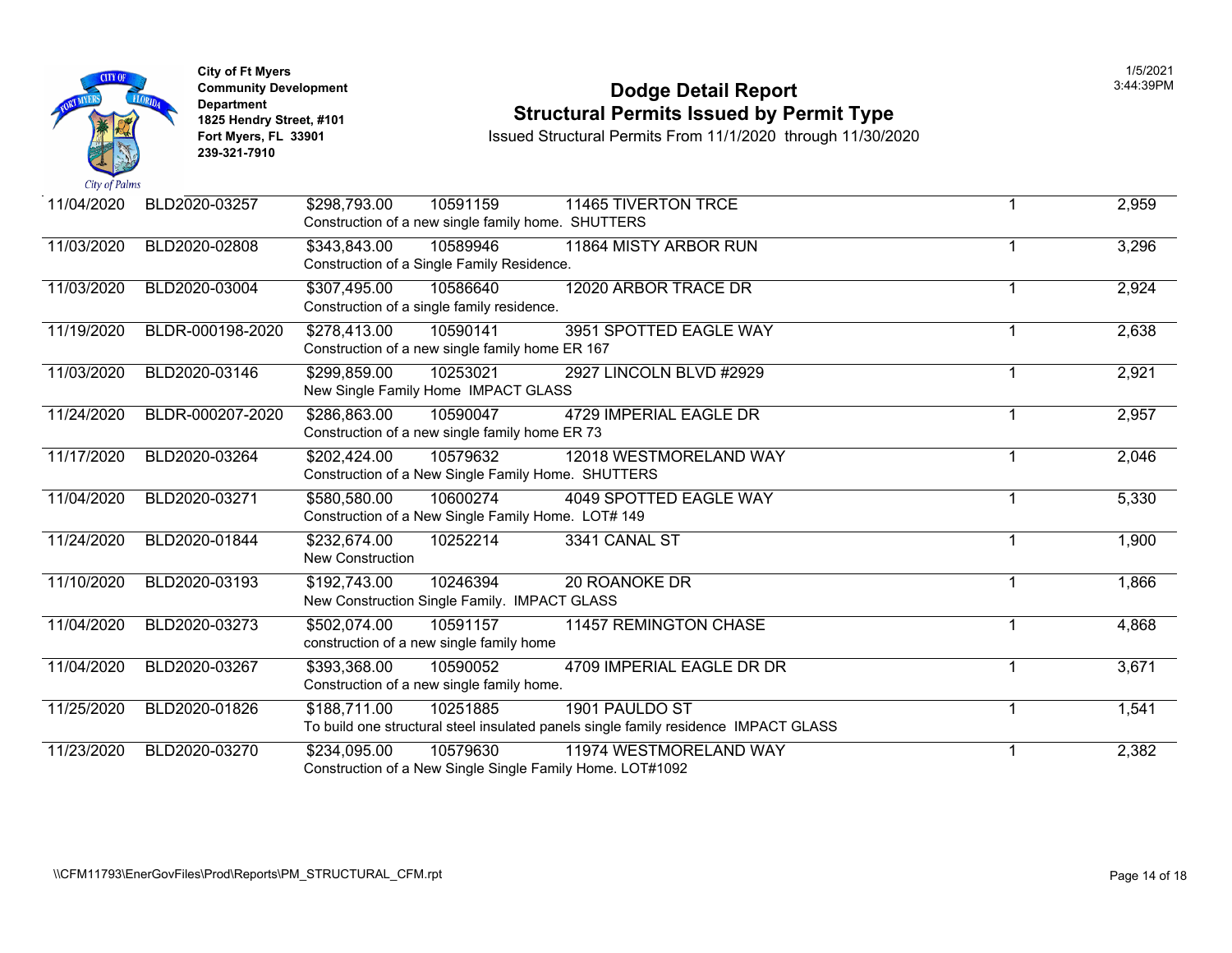

#### **Community Development 13:44:39PM**<br>
Dodge Detail Report<br> **Community Development 18:44:39PM**<br> **Structural Permits Issued by Permit Type 1825 Hendry Street, #101**<br>1825 Hendry Street, #101 **Structural Permits Issued by Permit Type**<br>11/1/2020 through 11/30/20<br>13/2020 Fort Myers, FL 33901

**Fort Myers, FL 33901** Issued Structural Permits From 11/1/2020 through 11/30/2020

| 11/05/2020 | BLD2020-03177    | \$311,190.00                           | 10567398<br>NEW CONSTRUCTION LOT# 53 (452-RIGHT) SHUTTERS          | 11608 MEADOWRUN CIR                                                                                           | 2,936 |
|------------|------------------|----------------------------------------|--------------------------------------------------------------------|---------------------------------------------------------------------------------------------------------------|-------|
| 11/05/2020 | BLD2020-02738    | 1,295,000.00                           | 10176745<br><b>Construct Single Family Residence. IMPACT GLASS</b> | 1348 GASPARILLA DR                                                                                            | 5,881 |
| 11/03/2020 | BLD2020-02435    | \$600,789.00                           | 10597086<br>New single family home. IMPACT GLASS                   | 3024 MANGO ST                                                                                                 | 4,906 |
| 11/23/2020 | BLD2020-03106    | \$300,000.00<br>New house ICF concrete | 10245025                                                           | 3975 EDGEWOOD AVE                                                                                             | 2,593 |
| 11/03/2020 | BLD2020-03000    | \$280,445.00                           | 10586639                                                           | 12016 ARBOR TRACE DR<br>Construction of a single family residence using master permit # FBC17-00029. SHUTTERS | 2,629 |
| 11/17/2020 | BLD2020-03256    | \$283,545.00                           | 10568571<br>Construction of a new single family home. SHUTTERS     | 11893 CLIFTON TER                                                                                             | 2,889 |
| 11/17/2020 | BLDR-000202-2020 | \$339,643.00                           | 10590009<br>Construction of a new single family home ER 35         | 4768 CRESTED EAGLE LN                                                                                         | 3,170 |
| 11/17/2020 | BLDR-000201-2020 | \$279,690.00                           | 10590051<br>Construction of a new single family home ER 77         | 4713 IMPERIAL EAGLE DR                                                                                        | 2,876 |
| 11/04/2020 | BLD2020-03260    | \$280,276.00                           | 10584802<br>Construction of a new single family home. SHUTTERS     | 11318 TIVERTON TRCE                                                                                           | 2,888 |
| 11/19/2020 | BLD2020-03258    | \$286,874.00                           | 10568568                                                           | 11881 CLIFTON TER<br>Construction of a New Single Family Home. LOT# 947 IMPACT GLASS                          | 2,859 |
| 11/24/2020 | BLDR-000205-2020 | \$279,039.00                           | 10590140<br>Construction of a new single family home ER 166        | 3957 SPOTTED EAGLE WAY                                                                                        | 2,878 |
| 11/04/2020 | BLD2020-03252    | \$406,941.00                           | 10591174                                                           | 11480 TIVERTON TRCE<br>Construction of a New Single Family Home LOT#1294. IMPACT GLASS                        | 3,963 |
| 11/03/2020 | BLD2020-02806    | \$343,843.00                           | 10589943<br>Construction of a Single Family Residence. SHUTTERS    | 11865 MISTY ARBOR RUN                                                                                         | 3,296 |

PERMIT TYPE: Single Family - Renovation The Content of Total # Permits Issued: 9 TOTAL VALUATION: \$168,002.00 TOTAL UNITS: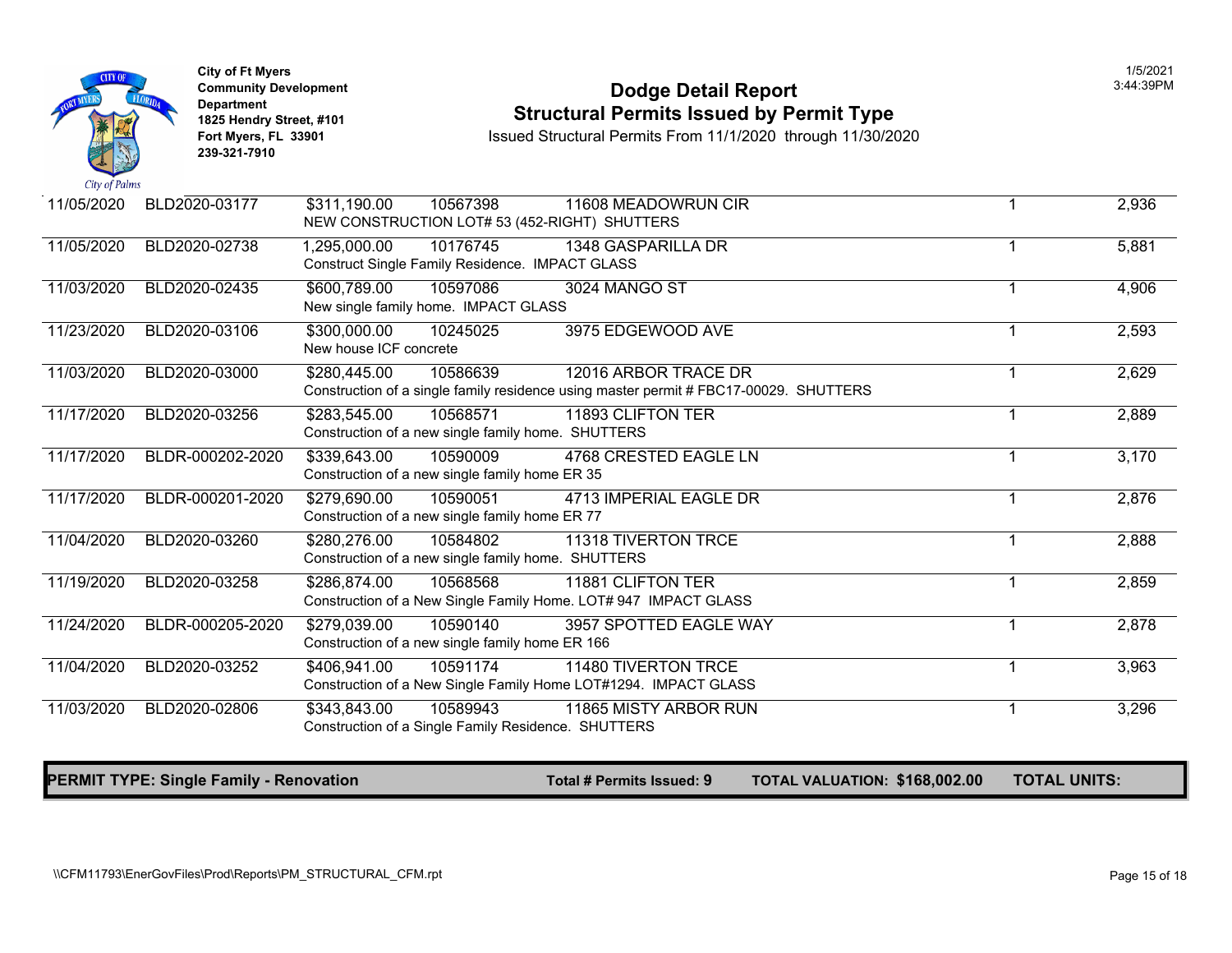

#### **Community Development** 3:44:39PM **Dodge Detail Report Department 1825 Hendry Street, #101 Structural Permits Issued by Permit Type**

**Fort Myers, FL 33901** Issued Structural Permits From 11/1/2020 through 11/30/2020

| <b>Date Issued</b>                               | Permit#          | <b>Job Value</b>                                 | <b>Parcel Number</b>                                               | <b>Site Address</b>                                                                                                                                                                                                   | #Units              | Sq.Ft. |
|--------------------------------------------------|------------------|--------------------------------------------------|--------------------------------------------------------------------|-----------------------------------------------------------------------------------------------------------------------------------------------------------------------------------------------------------------------|---------------------|--------|
| 11/02/2020                                       | BLD2020-03166    | \$23,000.00                                      | 10251799                                                           | 1916 VELASCO ST<br>Re-Roof, remove and replace shingles, Remove old and replace 4 impact windows.                                                                                                                     |                     |        |
| 11/13/2020                                       | BLD2020-02476    | \$10,000.00                                      | 10175232                                                           | 2641 ELMWOOD ST<br>Replace water damaged framing/Drywall, Remove and Replace 9 windows same size 6 - 36x36 and 3 - 36x42 **COD2020-03249**                                                                            |                     |        |
| 11/25/2020                                       | BLDR-000670-2020 | \$10,000.00                                      | 10176771<br>Interior Renovation. (COD-000182-2020)                 | 1521 GRACE AVE                                                                                                                                                                                                        |                     |        |
| 11/16/2020                                       | BLD2020-02966    | \$1,000.00<br>Replacing Dry Wall in living room. | 10253846                                                           | 2172 HALE ST                                                                                                                                                                                                          |                     |        |
| 11/23/2020                                       | BLDR-000181-2020 | \$290.00                                         | 10472996                                                           | 9271 INDEPENDENCE WAY<br>Install one Impact Dome Sun Tunnel Tubular Skylight to existing homeowner roof on the single story section.                                                                                  |                     |        |
| 11/24/2020                                       | BLD2020-01394    | \$24,000.00                                      | 10247226                                                           | 832 NUNA AVE<br>HVAC ELECTRICAL REWIRING, KITCHEN REMODEL, BATHROOM REMODEL, EXTERIOR STUCCO, MINOR PLUMBING, NEW<br>INSULATION, NDW DRYWALL INSULATION (PLEASE SEE ATTACHED SHEET FOR SCOPE OF WORK) (COD2020-01813) |                     |        |
| 11/03/2020                                       | BLD2020-02038    | \$13,000.00<br>Add bathroom/storage in lanai     | 10584763                                                           | 11296 THURSTON CHASE                                                                                                                                                                                                  |                     |        |
| 11/17/2020                                       | BLD2019-00944    | \$86,212.00                                      | 10183638<br>2nd Story Addition to Existing Structure with New HVAC | 1238 SUNBURY DR                                                                                                                                                                                                       |                     |        |
| 11/24/2020                                       | BLDR-000452-2020 | \$500.00<br><b>TRUSS REPAIR</b>                  | 10250078                                                           | 3703 MICHIGAN AVE                                                                                                                                                                                                     |                     |        |
| <b>PERMIT TYPE: Single Family Attached - New</b> |                  |                                                  |                                                                    | <b>TOTAL VALUATION: \$2,767,726.00</b><br><b>Total # Permits Issued: 12</b>                                                                                                                                           | <b>TOTAL UNITS:</b> |        |
| Date Issued                                      | <b>Permit#</b>   | <b>Job Value</b>                                 | <b>Parcel Number</b>                                               | <b>Site Address</b>                                                                                                                                                                                                   | #Units              | Sq.Ft. |
| 11/23/2020                                       | BLD2020-03053    | \$237,888.00                                     | 10589052<br>single family attached. Termite via Sentricon          | 10275 BONAVIE COVE DR                                                                                                                                                                                                 |                     | 2,124  |

11/23/2020 BLD2020-03049 \$237,888.00 10589053 10277 BONAVIE COVE DR 1 2,124 single family attached. Termite via Sentricon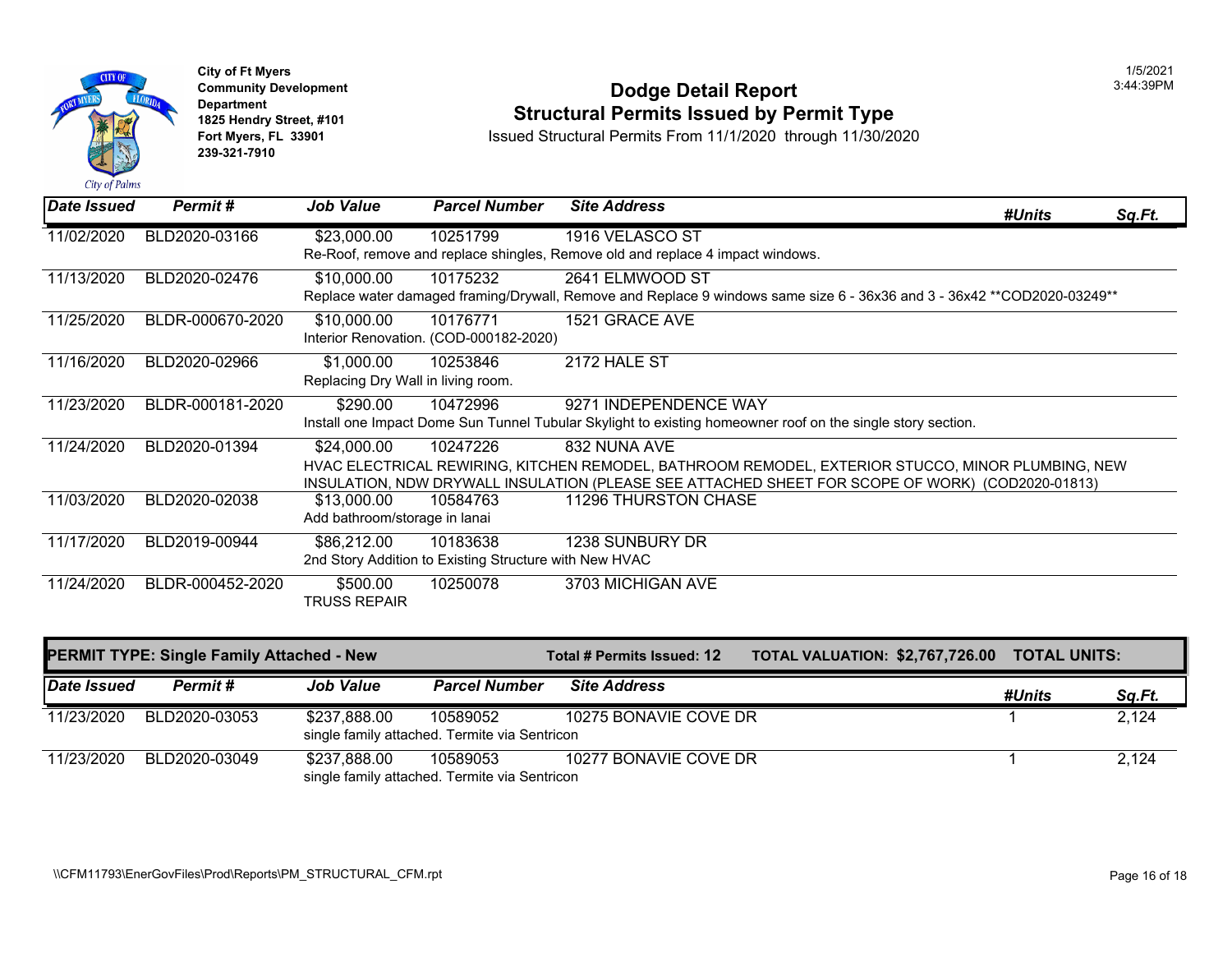|               |               | <b>City of Ft Myers</b><br><b>Community Development</b><br><b>Department</b><br>1825 Hendry Street, #101<br>Fort Myers, FL 33901<br>239-321-7910 |                          |                                                            | <b>Dodge Detail Report</b><br><b>Structural Permits Issued by Permit Type</b><br>Issued Structural Permits From 11/1/2020 through 11/30/2020 |
|---------------|---------------|--------------------------------------------------------------------------------------------------------------------------------------------------|--------------------------|------------------------------------------------------------|----------------------------------------------------------------------------------------------------------------------------------------------|
| City of Palms |               |                                                                                                                                                  |                          |                                                            |                                                                                                                                              |
| 11/23/2020    |               | BLD2020-03038                                                                                                                                    | \$238,000.00             | 10588987<br>Single famile attached. Termite via Sentricon. | 6552 GOOD LIFE ST                                                                                                                            |
| 11/03/2020    |               | BLD2020-02996                                                                                                                                    | \$231,095.00             | 10591232<br>Contruction of Single Family Residence.        | 4288 LEMONGRASS DR                                                                                                                           |
| 11/20/2020    | BLD2020-03047 |                                                                                                                                                  | \$237,888.00             | 10588994<br>Single family attached. Termie via Sentricon.  | 6538 GOOD LIFE ST                                                                                                                            |
| 11/23/2020    |               | BLD2020-03028                                                                                                                                    | \$238,000.00             | 10589142<br>Single family attached. Termite via Setricon   | 6561 GOOD LIFE ST                                                                                                                            |
| 11/03/2020    |               | BLD2020-02995                                                                                                                                    | \$229,046.00             | 10591231<br>Construction of Single Family Residence.       | 4292 LEMONGRASS DR                                                                                                                           |
| 11/03/2020    |               | BLD2020-02842                                                                                                                                    | \$202,675.00             | 10584155<br>Construction of a Single Family Residence      | <b>4263 LEMONGRASS DR</b>                                                                                                                    |
| 11/06/2020    |               | BLD2020-03040                                                                                                                                    | $\overline{$}238,000.00$ | 10588988<br>Single Family attached. Termite via Sentricon. | 6550 GOOD LIFE ST                                                                                                                            |
| 11/23/2020    |               | BLD2020-03046                                                                                                                                    | \$238,000.00             | 10589141<br>single family attached, termite via sentricon  | 6559 GOOD LIFE ST                                                                                                                            |
| 11/20/2020    |               | BLD2020-03048                                                                                                                                    | \$237,888.00             | 10588993<br>Single family attached. Termite via Sentricon. | 6540 GOOD LIFE ST                                                                                                                            |
| 11/03/2020    |               | BLD2020-02841                                                                                                                                    | \$201,358.00             | 10584154<br>Construction of a Single Family Residence.     | 4267 LEMONGRASS DR                                                                                                                           |

| <b>PERMIT TYPE: Windows/Doors</b> |                  |                  | Total # Permits Issued: 9                                        | <b>TOTAL VALUATION: \$83,920</b> |  |
|-----------------------------------|------------------|------------------|------------------------------------------------------------------|----------------------------------|--|
| Date Issued                       | Permit #         | <b>Job Value</b> | <b>Parcel Number</b>                                             | <b>Site Address</b>              |  |
| 11/24/2020                        | BLD2020-03168    | \$17,675.00      | 10466742<br>Replace 4 windows + 2 doors like for like w/ impact. | 10501 DIAMANTE WAY               |  |
| 11/18/2020                        | BLDR-000331-2020 | \$15,116.00      | 10245556                                                         | 12 SEMINOLE CT                   |  |